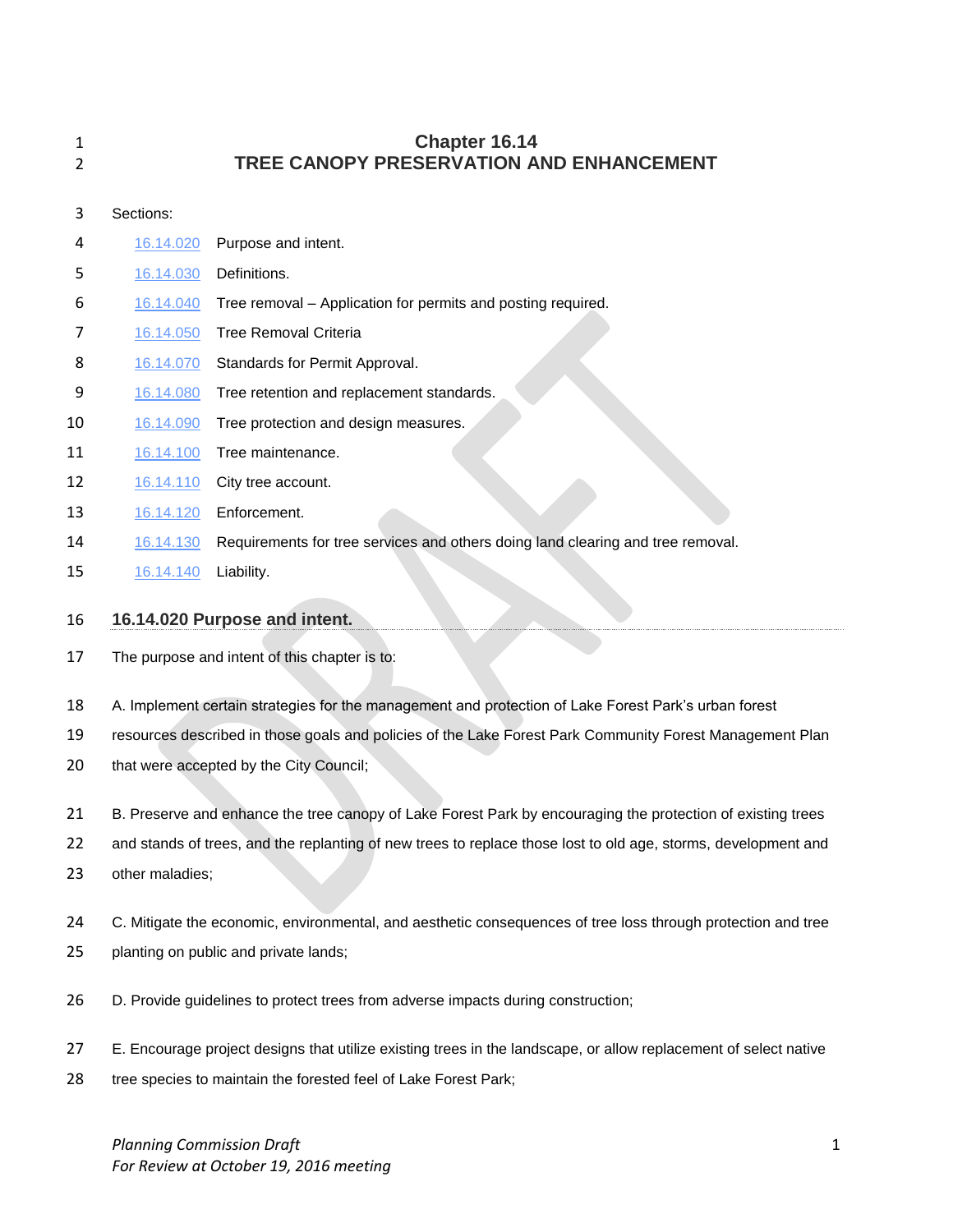- F. To protect private property rights and allow property owners to make reasonable use of their property while
- protecting suitable and appropriate trees for that site; and
- G. Maintain and protect the public health, safety, and general welfare.

## **16.14.030 Definitions.**

- For the purposes of this chapter, the following terms are defined as follows:
- "Administrator" means the planning director or the planning director's designee.
- "At-Risk tree" means a tree that is exposed to potential damage but can be preserved during the construction
- process of Major or Minor Development, through strict adherence to recommendations from the City's Qualified
- Tree Professional.
- "Best management practices (BMPs)" means adherence to tree health care standards detailed in the current
- edition of the American National Standards Institute (ANSI) A300 and the current edition of the International
- Society of Arboriculture (ISA) BMPs, including but not restricted to the following elements of tree protection and
- care:
- 1. Avoidance of physical damage to tree roots, stem, branches, and foliage, including, but not limited to, topping;
- 2. Prevention of soil compaction from equipment operation and placement or storage of construction materials in the vicinity of the critical root zone (CRZ);
- 3. Protection of the critical root zone (CRZ) of saved trees from changes in drainage that impact soil moisture content;
- 4. Protection of existing trees from the impacts of exposure caused by removal of adjacent trees; and
- 5. Plant health care practices as published by the International Society of Arboriculture in their series of best management practices for the various aspects of tree care.
- "Caliper" means the industry standard for measurement of nursery stock size. Caliper is measured six inches above the root collar for nursery stock four inches in diameter and smaller.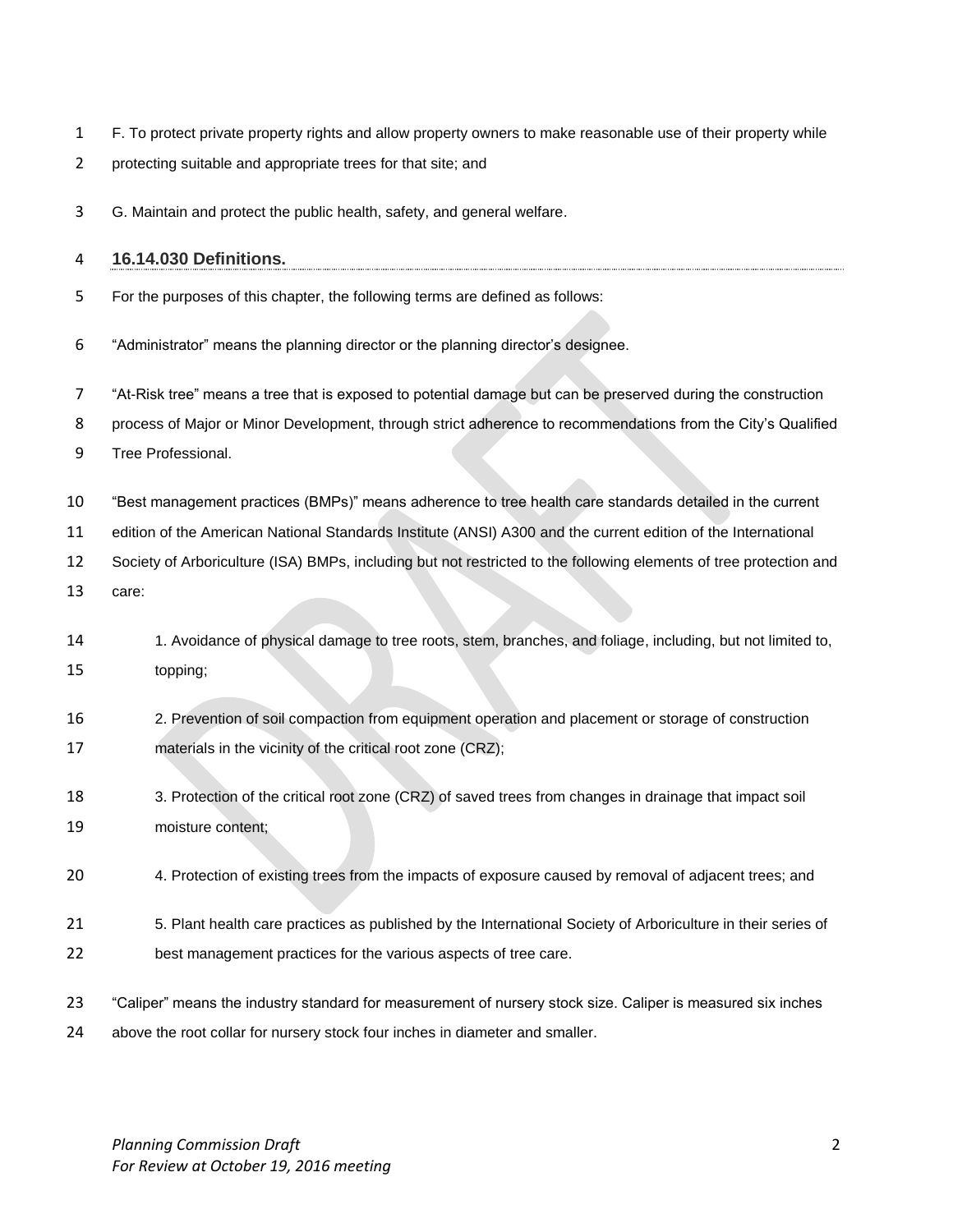"Canopy" means the part of the tree crown composed of leaves and small twigs or the collective branches and foliage of a group of trees' crowns.

 "Canopy coverage" means a measure of the lot area and adjacent right-of-way that is covered by the canopies of existing trees and/or the canopy of the total of existing trees, immature trees, and newly planted trees. The canopy coverage of the immature trees and newly planted trees is determined using the projected canopy areas in the Lake Forest Park general tree list.

- "Critical root zone (CRZ)" means the International Society of Arboriculture (ISA) definition of CRZ as an area
- equal to one-foot radius from the base of the tree's trunk for each one inch of the tree's diameter at 4.5 feet
- above grade (referred to as diameter at breast height). Example: A 24-inch diameter tree would have a critical
- root zone radius (CRZ) of 24 feet. The total protection zone, including trunk, would be 50 feet in diameter.
- "Crown" means that portion of the trees stem that is occupied by branches with live foliage.
- "DBH" is an acronym for tree diameter at breast height which means the diameter of existing trees measured
- 4.5 feet above the ground line on the high side of the tree. For the purposes of code enforcement, if a tree has
- been removed and only the stump remains, the size of the tree shall be the diameter of the top of the stump
- 15 adjusted to DBH using published tables or regression curves.
- "Dead Tree" means a tree with no live crown and no functioning vascular tissue.
- "Demolition" means the complete tearing down, razing, or removal of a building or structure. A building is
- considered demolished even if the foundation remains.
- "Dripline" for a tree is delineated by a vertical line extended from the outermost branch tips to the ground, or six-foot radius from the stem of the tree, whichever is greater.
- "Exceptional Tree" means a tree, which because of its species, age, size or condition, is of significant cultural,
- landscape, or nature conservation value, as determined by the City's Qualified Tree Professional.
- "Five-Year Forest Management Plan" means a plan for tree removal, tree planting, tree maintenance and forest
- enhancement over the course of five years. A Five-Year Forest Management Plan cannot be associated with
- Major Development Activity.
- "General tree list" means a list of trees species that is maintained by the City and approved by the City's
- Qualified Tree Professional for planting as replacement and mitigation trees. The general tree list also

*Planning Commission Draft* 3 *For Review at October 19, 2016 meeting*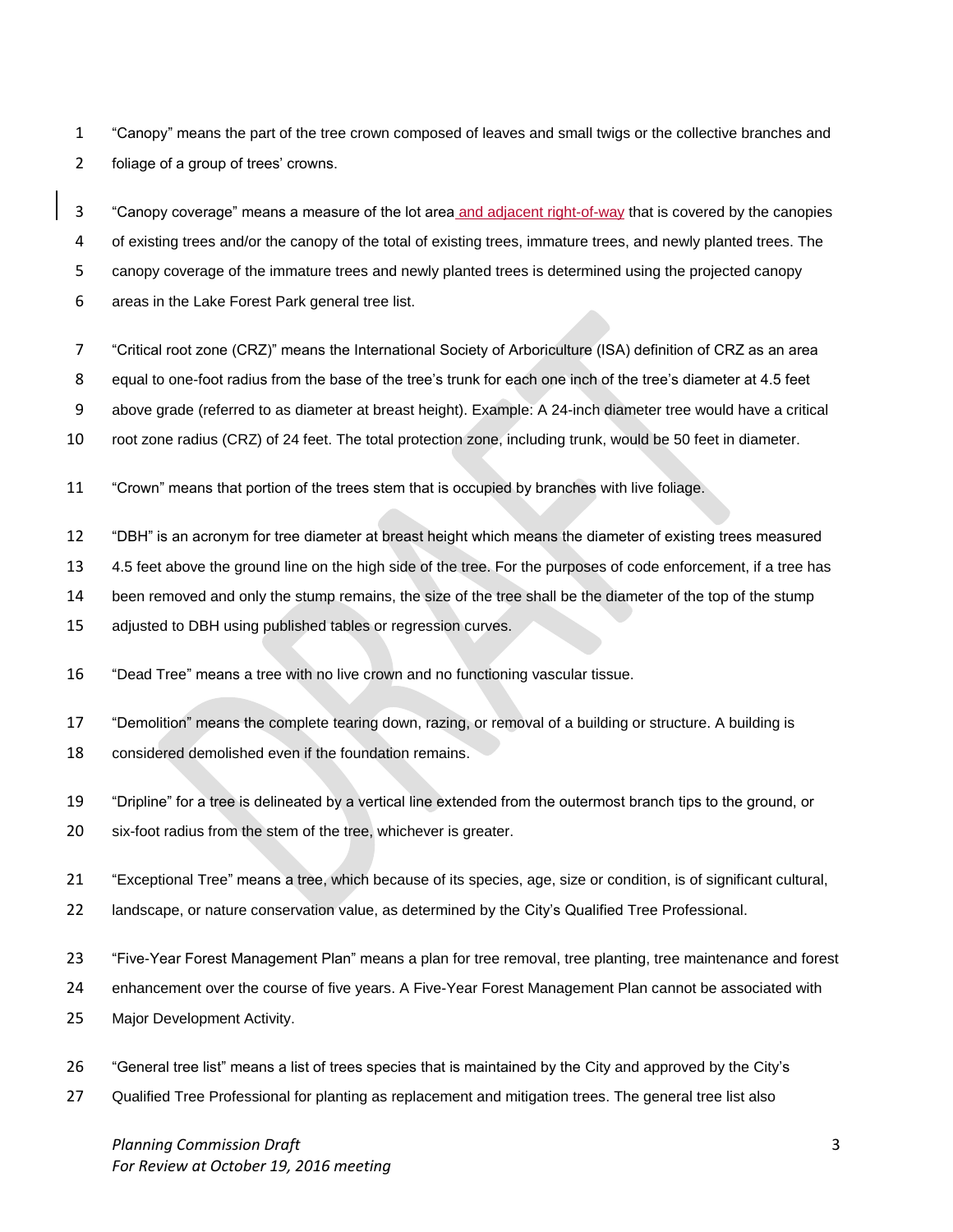- establishes which tree species that are prohibited from being planted as replacement and mitigation trees. The
- 2 general tree list may also contain additional information that is deemed by the City to be the basis for
- determining how many replacement trees may be required to meet the standards of this chapter.

"Hedge Tree" means a tree, typically in a group or row of similar tree type that is maintained to a certain height

- to act as a screen or demarcation of a property line.
- "Impact" means a condition or activity that affects a part of a tree including the trunk, branches, and roots within 7 the dripline or critical root zone (CRZ).
- "Landmark tree" means a tree that is at least 24 inches in diameter (DBH). For multi-stemmed trees, if the three
- largest stems, when summed, are at least 24 inches in diameter (DBH), the tree shall be considered a
- Landmark Tree. For trees with two stems, if the stems, when summed, are at least 24 inches in diameter
- (DBH), the tree shall be considered a Landmark Tree.
- "Limits of disturbance" means the boundary between the area of minimum protection around a tree and the
- allowable site disturbance as determined by the City's Qualified Tree Professional.
- "Live crown ratio" is the percentage of the total height of the tree that is occupied by the live green crown. For
- example, if the crown length, measured from the leader tip to the base of the live crown, is 55 feet and the total 16 tree height is 100 feet, then the live crown ratio is 55 percent.
- "Major Development Activity" means an activity that requires federal, state, or local approval for the use or
- modification of land or its resource. These activities include subdivision or short subdivision of lots; construction
- or demolition of single family, multi-family or commercial buildings; and alterations, repairs, enlargements or
- additions of non-conforming structures for more than 50% of fair market value as defined in LFPMC 18.66.050.
- "Minor Development Activity" means any activity that requires federal, state, or local approval for the use or modification of land or its resource, except those defined as "Major Development Activity." These activities include, but are not limited to, additions, enlargements, or alterations to existing structures, construction of retaining walls, fences, driveways, and garages, clearing and grading activity, and activity in the right-of-way that is not exempt from permit requirements.
- "Multi-stemmed Tree" means a tree that has one stem at ground level but that splits into two or more stems 27 above ground level. Trees whose stems diverge below ground level are considered separate trees.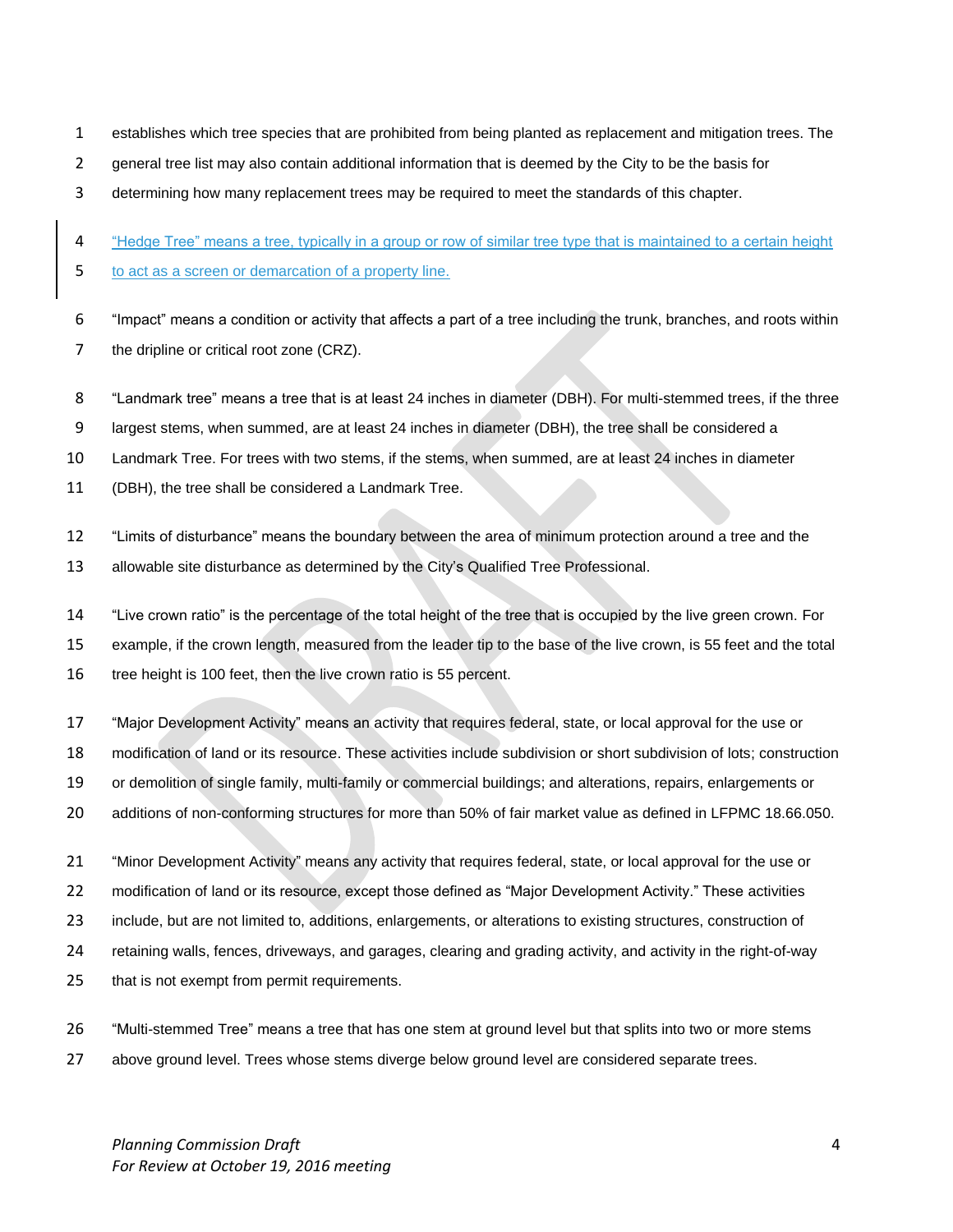"Native" means trees and plants native to western Washington.

 "Nuisance tree" means a tree that is causing obvious physical damage to structures, including but not limited to sidewalks, curbs, the surfaces of streets, parking lots, or driveways, or building foundations. The prescription to reduce the problem should include root or branch pruning, installation of root barriers, or other structures to

eliminate or reduce potential for further damage. Tree removal should be considered as a last resort.

 "Person" means an individual, corporation, municipal corporation, association, LLC (limited liability corporation), or any legal entity.

"Protected tree" means a tree and associated understory vegetation identified for retention and protection on an

approved tree protection and replacement plan and/or permanently protected by easement, tract, or covenant

restriction.

"Risk" in the context of trees, is the cross-referencing of the likelihood of a tree failure occurring and the

- severity of the associated consequences to a target.
- "Qualified Tree Professional" is an individual who is a certified professional with academic and field experience
- that makes them a recognized expert in urban forestry and tree protection during development. A Qualified
- Tree Professional shall be a member of the International Society of Arboriculture (ISA) and/or the Association

of Consulting Arborists and shall have specific experience with urban tree management in the state of

Washington. Additionally the City's Qualified Tree Professional shall be a certified arborist or board certified

master arborist, as certified by the International Society of Arboriculture, and be ISA Tree Risk Assessment

- Qualified and have the necessary training and experience to use and apply the appraisal methodology
- prescribed in the current edition of the ISA Plant Appraisal Guide.
- "Significant Tree" means a tree six inches or greater in diameter (DBH). For multi-stemmed trees, if any one 22 stem is six inches or greater in diameter (DBH), the tree shall be considered a Significant Tree.

"Street tree" means any planted tree on public rights-of-way.

 "Target" or "Risk Target" means people, property, or activities that could be injured, damaged, or disrupted by a tree.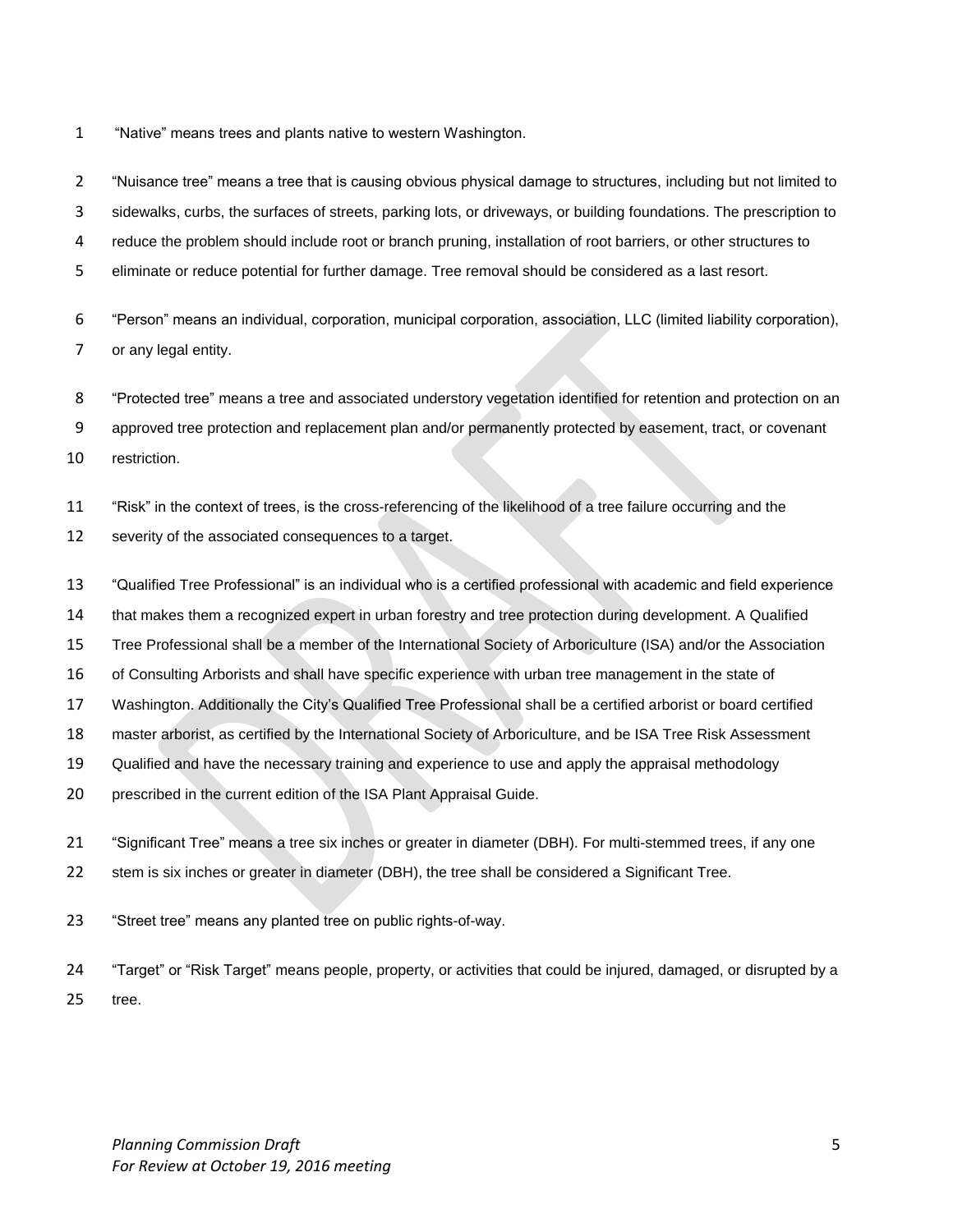"Tree" means a self-supporting woody plant characterized by one main trunk or, for certain species, multiple 2 trunks, typically reaching at least 12 to 15 feet in height at maturity that is recognized as a tree in the nursery and arboricultural industries.

 "Tree Risk Assessment" means the systematic process to identify, analyze and evaluate tree risk. Tree risk assessment shall be conducted in accordance with the latest version of the ISA Best Management Practices Guide.

"Tree Risk Assessor" means a qualified tree professional who identifies subject tree(s) and site conditions,

evaluates and classifies the likelihood of failure, estimates the consequences of tree(s) hitting a target, and

determines options for treatment or mitigation. The City of Lake Forest Park requires that Tree Risk Assessors

be ISA Tree Risk Assessment Qualified.

"Tree Risk Manager" means the person who holds duty of care responsibility, defines tree risk policies,

establishes budget, determines priorities, decides the level of acceptable risk, and chooses among mitigation

options. Tree Risk Manager is assumed to be the property owner except in cases of permit denial.

"Tree removal" means the direct or indirect removal of a tree(s) or vegetation through actions including, but not

limited to: clearing, cutting, girdling, topping, or causing irreversible damage to roots or stems; destroying the

structural integrity of trees through improper pruning; poisoning; filling, excavating, grading, or trenching within

the dripline that results in the loss of more than 20 percent of the tree's root system; or the removal through any

of these processes of greater than 50 percent of the live crown of the significant tree.

 "Understory vegetation" means small trees, shrubs, and groundcover plants, growing within the dripline or 20 critical root zone (CRZ) of a significant tree.

"Viable (tree)" means a significant tree that a Qualified Tree Professional has determined to be in good health

with a low risk of failure, is relatively windfirm if isolated or exposed, is a species that is suitable for its location,

and is therefore worthy of long-term retention.

"Wildlife Habitat Tree" means the remaining trunk of a dead, dying, diseased, or hazard tree that is reduced in

height and stripped of all live branches. To be considered as a wildlife habitat tree, the tree must be at least 12

inches DBH and 20 feet tall. The actual wildlife habitat tree height must consider the surrounding targets.

"Windfirm" means a tree that is healthy and well-rooted and the City's Qualified Tree Professional has

evaluated and determined that it can withstand normal winter storms in Lake Forest Park.

*Planning Commission Draft* 6 *For Review at October 19, 2016 meeting*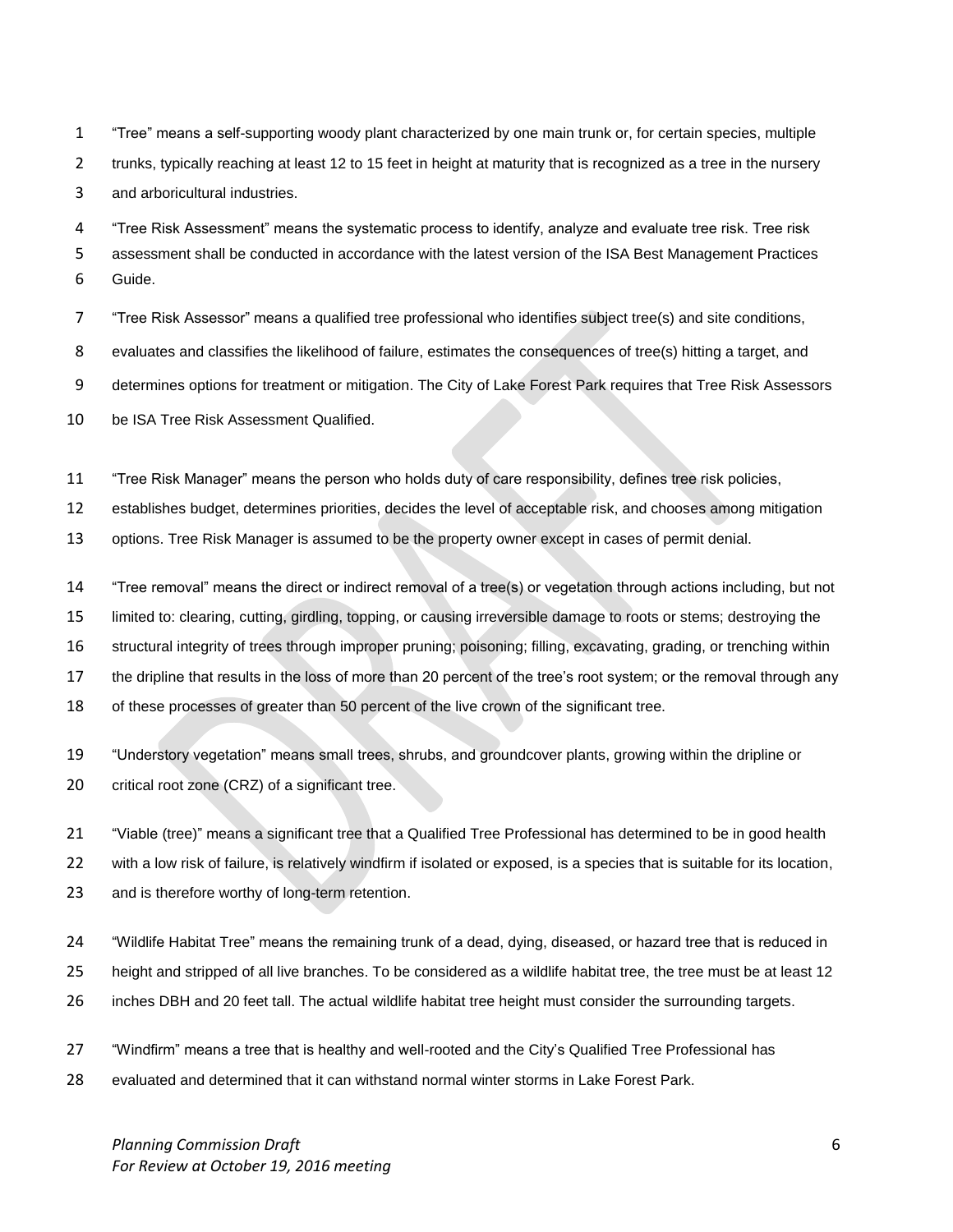# **16.14.040 Tree removal – Application for permits and posting required.**

A. Permit Required. No person or their representative, directly or indirectly, shall remove or destroy any

significant tree located within the City without first obtaining a tree permit in accordance with this chapter,

4 unless exempted or receiving an exception listed in LFPMC [16.14.050.](http://www.codepublishing.com/WA/LakeForestPark/html/LakeForestPark16/LakeForestPark1614.html#16.14.050)

- B. Permit Requirements. Tree removal permits shall be reviewed according to the following standards:
- 1. Permits not Requiring Arborist Review. Removal of two or fewer significant trees within any 36-month period may be authorized without arborist review, unless the trees are located in an environmentally sensitive area or sensitive area buffer, or if Major Development Activity has occurred within the past five years. The Administrator may require that the proposed tree removal be reviewed by the City's Qualified

Tree Professional if the Administrator determines that the removal could result in a threat to persons or

- damage of property, or if the tree removal may result in the property dropping below its canopy coverage
- goal as defined in Table 1 in LFPMC 16.14.080.
- 2. Permits Requiring Arborist Review. Review by the City's Qualified Tree Professional shall be required under the following circumstances:
- a. When one or more Landmark Trees is proposed for removal.
- b. When three or more Significant Trees are proposed for removal within any 36-month 17 period.
- **18 c.** When any tree proposed for removal, regardless of size, is located in an environmentally sensitive area or buffer as defined by LFPMC 16.16.
- d. When any Major Development Activity or Minor Development Activity is proposed, unless found to be an exception in LFPMC 16.14.050
- 22 e. When trees are proposed for removal on a property on which Major Development Activity has occurred within the last five years.
- f. When an applicant has submitted a Five-Year Forest Management Plan for approval.
- C. Tree removal permits expire one year (365 days) after the date the permit is issued, unless the Administrator
- and City's Qualified Tree Professional have approved a Five-Year Forest Management Plan, in which case the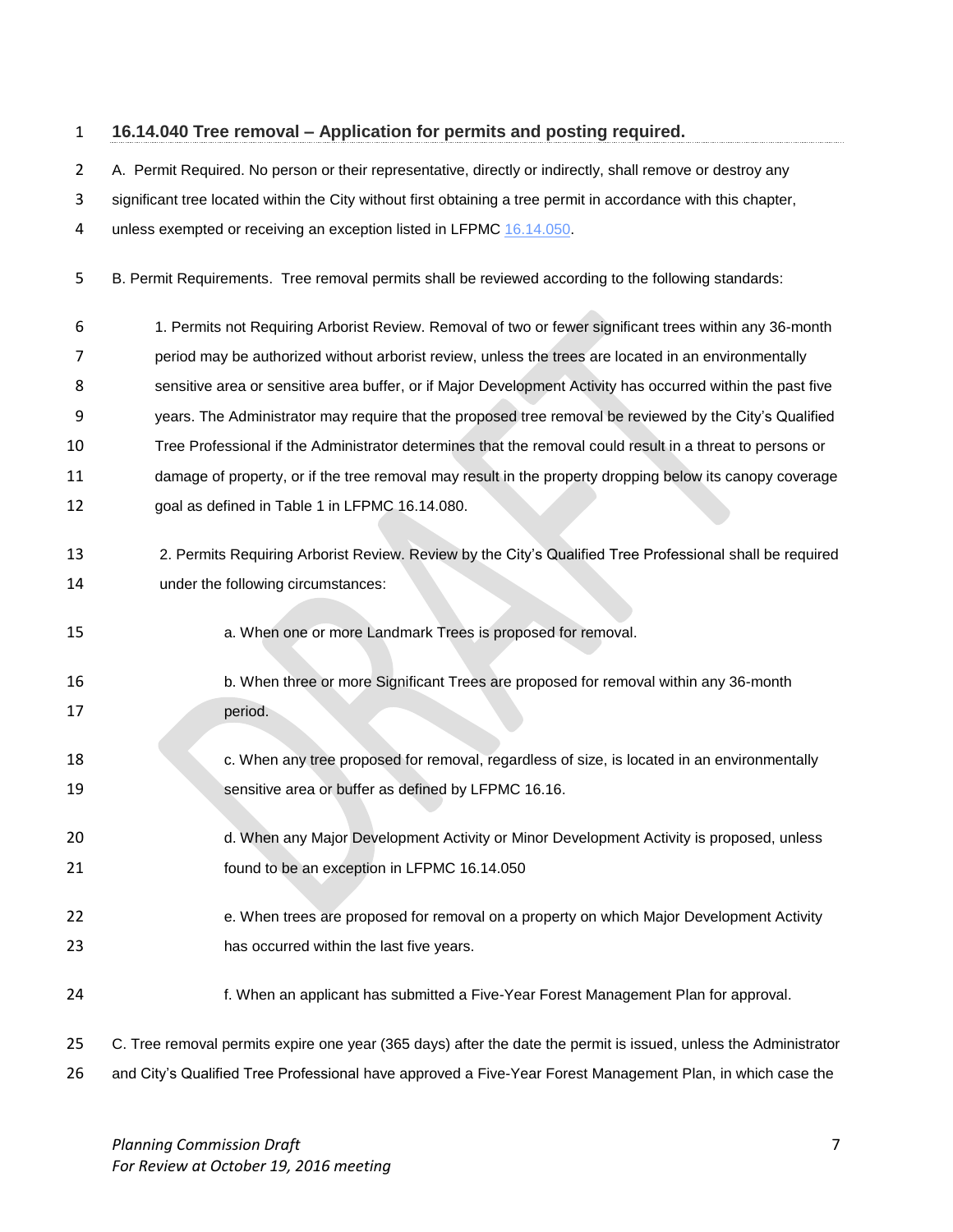permit shall expire five years after the date the permit is issued. The Administrator may grant an extension of up to six months if the applicant provides a written request prior to expiration.

D. Posting Requirements.

 1. Notice of Application. Notice of application shall be posted on-site, in a place where it can be read from the nearest public street. If the property is located on a private street, notices shall be posted on- site, in a place where it can be read from the private street, as well in a place where it can be read from the nearest public street.

- **8 a.** For permits not requiring arborist review, the notice of application shall be posted for a minimum of two business days prior to permit decision, and shall remain posted until a decision is issued. The applicant must sign and attest that no landmark trees are being 11 removed.
- b.For permits requiring arborist review, the notice of application shall be posted for a minimum of 14 calendar days prior to permit decision, and shall remain posted until a decision is issued.
- c. When the proposal involves removing 5 or more trees which constitute 50 percent or more 16 of the canopy on the subject parcel, notice of application procedures shall comply with **LEPMC** 16.26.040.
- d. When the number of trees proposed for removal increases after the notice of application has been posted or the permit has been approved, all tree removal activity must cease and the applicable notice of application procedure shall be repeated in full.
- 2. Notice of Decision. Tree removal may commence immediately upon posting of an approved tree 22 permit on the subject site in the same manner described in LFPMC 16.14.040(D)(1). The tree permit shall remain posted at least one week (7 calendar days) after the approved activity has been completed.
- **a.** For tree permits associated with a Five-Year Forest Management Plan, the permit must be posted on the subject site, in the same manner described in LFPMC 16.14.040(D)(1), each 26 time tree removal occurs, and at least one week (7 calendar days) after the approved activity has been completed.

*Planning Commission Draft* 8 *For Review at October 19, 2016 meeting*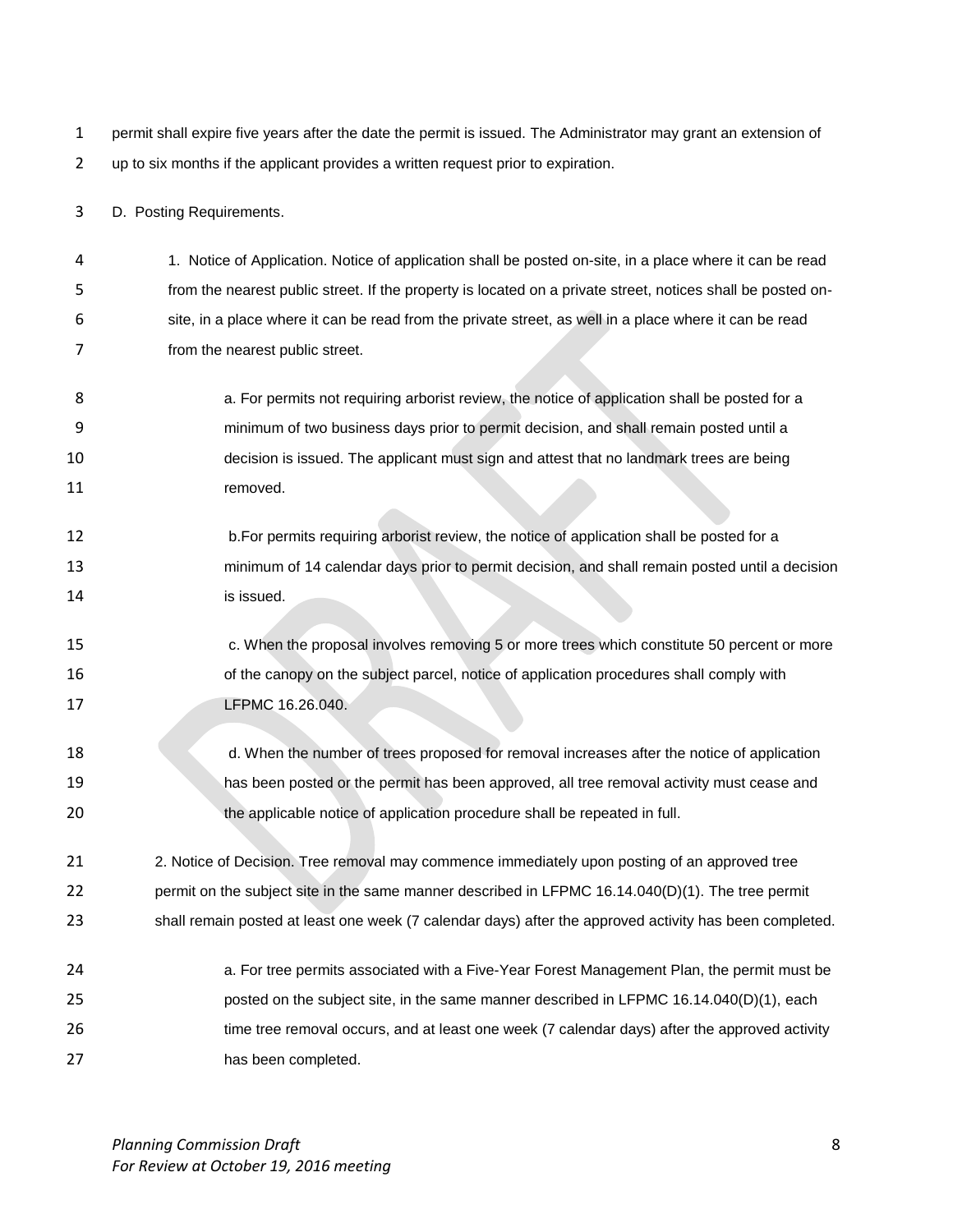1 E. Appeals. Appeals of tree permit decisions shall follow LFPMC Chapter [1.25.](http://www.codepublishing.com/WA/LakeForestPark/html/LakeForestPark02/LakeForestPark0239.html#2.39)

| $\overline{2}$ | 16.14.050 Tree Removal Criteria.                                                                                  |
|----------------|-------------------------------------------------------------------------------------------------------------------|
| 3              | A. The following are exempt from the requirements of this chapter:                                                |
| 4              | 1. The removal of trees that are less than 6" DBH, provided that such trees are not located in an                 |
| 5              | environmentally sensitive area or sensitive area buffer.                                                          |
| 6              | B. Exceptions. The following do not require an approved permit if the criteria associated with that activity have |
| 7              | been met:                                                                                                         |
| 8              | 1. Emergency actions necessary to remedy an immediate threat to people or property, or public health,             |
| 9              | safety or welfare by a high-risk or extreme-risk tree may be undertaken without a permit. Any person              |
| 10             | undertaking such an action shall:                                                                                 |
| 11             | a. Notify the Administrator within one working day following commencement of the emergency                        |
| 12             | action.                                                                                                           |
| 13             | b. Complete a tree removal application within one week of the emergency action. Upon                              |
| 14             | approval, notice of exception shall be posted on site for seven days in the same manner                           |
| 15             | prescribed in LFPMC 16.14.040(D)(2).                                                                              |
| 16             | c. LFPMC $16.14.050(B)(1)(a)$ and (b) do not apply to emergency actions taken by the City, or                     |
| 17             | electric or other utilities.                                                                                      |
| 18             | 2. The removal of Dead Trees does not require a permit, provided that the person undertaking such an              |
| 19             | action obtains Administrator approval prior to removal. Dead Trees located in steep slope or landslide            |
| 20             | hazard areas and their buffers should be kept as Wildlife Habitat Trees, or, at minimum, stumps shall             |
| 21             | be left in the ground unless approved by a qualified geologist or geotechnical engineer. Notice of                |
| 22             | exception shall be posted on site in the same manner prescribed in LFPMC $16.14.040(D)(2)$ .                      |
| 23             | 3. The removal of invasive tree species, as defined by King County's list of invasive species and                 |
| 24             | noxious weeds, may be allowed without a permit, provided that the trees are not in a steep slope or               |
| 25             | landslide hazard area or their buffers, and provided that the person undertaking this action obtains              |
| 26             | Administrator approval prior to the action. Notice of exception shall be posted on site in the same               |
| 27             | manner prescribed in LFPMC 16.14.040(D)(2).                                                                       |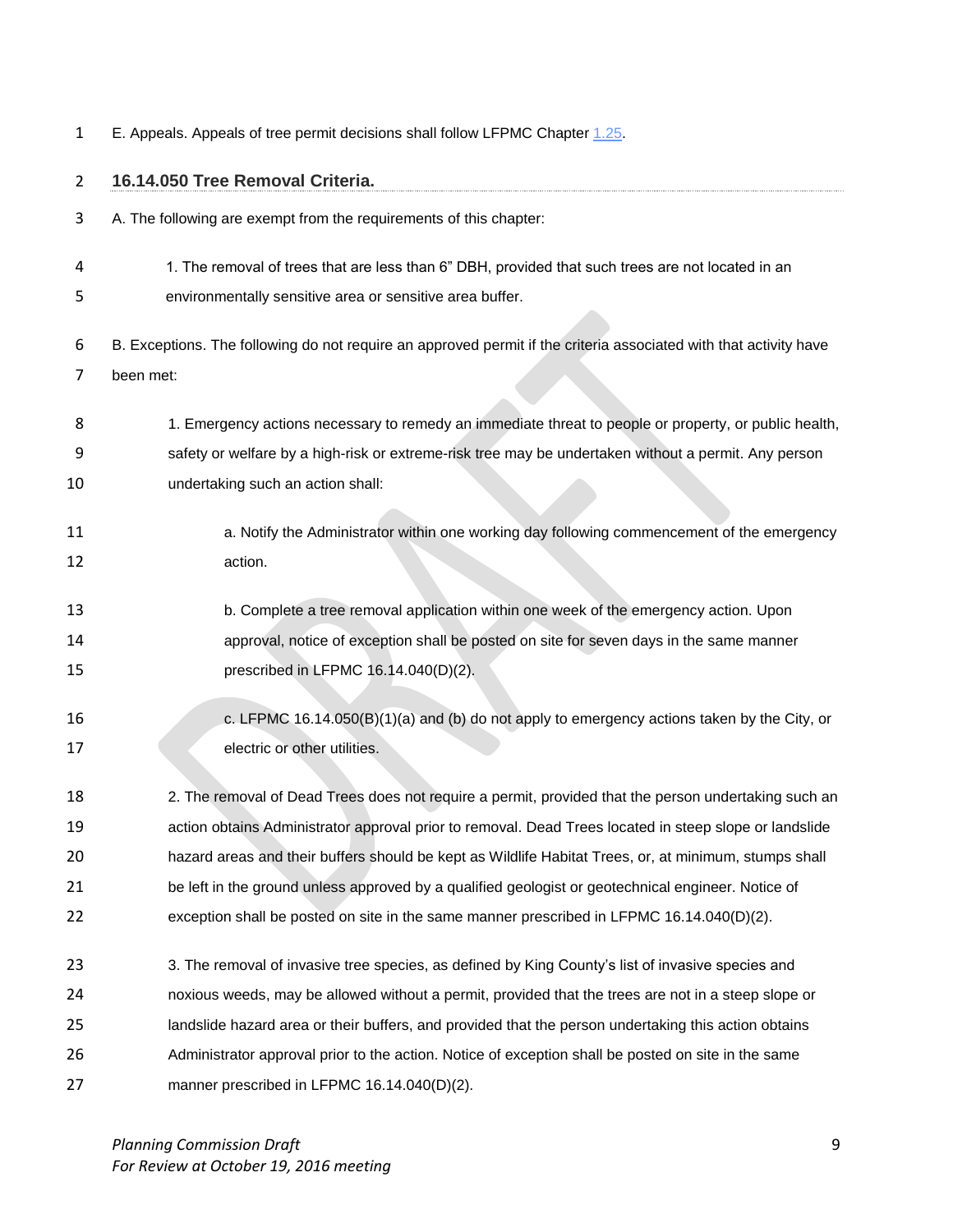1 4. Removal of any significant hedge tree may be allowed without a permit, provided that the person 2 undertaking this action obtains Administrator approval prior to the action. Notice of exception shall be posted on site in the same manner prescribed in LFPMC 16.14.040(D)(2). All trees removed under this 4 exception shall be replaced on a one-for-two basis (one replacement tree for every two hedge trees). 5. Minor Development Activity that does not occur within the dripline of any Significant or Landmark Tree does not require a tree permit, provided that the person undertaking such an action shall provide 7 information that demonstrates this fact prior to approval of the Minor Development Activity. Notice of exception shall be posted on site in the same manner prescribed in LFPMC 16.14.040(D)(2). 9 65. The City, or electric or other utilities may remove trees without a permit for the normal course of maintenance of the utilities, street lights, sidewalks, signage or public rights-of-way. A utility must have an approved right-of-way permit. Agencies receiving this exception must follow the prohibition on topping trees in 16.14.100(B)(1). C. Environmentally Sensitive Areas. Removal of trees in environmentally sensitive areas and their buffers, as defined by LFPMC 16.16, is prohibited, except that permits may be issued in the following circumstances: 15 1. When trees have been determined to be any of the following under a Tree Risk Assessment conducted in accordance with the International Society of Arboriculture Best Management Practices: Tree Risk Assessment (2013), done by a Qualified Tree Professional that is certified as a Tree Risk Assessor, and where the risk cannot be reduced to low with mitigation such as pruning: **a.** moderate risk with significant consequences; 20 b. moderate risk with severe consequences; 21 c. high risk; or d. extreme risk 2. When trees proposed for removal meet the definition of Nuisance Trees. 3. When trees proposed for removal are invasive trees, as defined in LFPMC 16.14.050(B)(3).

- 4. When trees proposed for removal are part of an approved action under LFPMC 16.16.
- 5. If trees proposed for removal are located in steep slope or landslide hazard areas or their buffers, a 27 qualified geologist or geotechnical engineer shall certify that the tree can be safely removed or the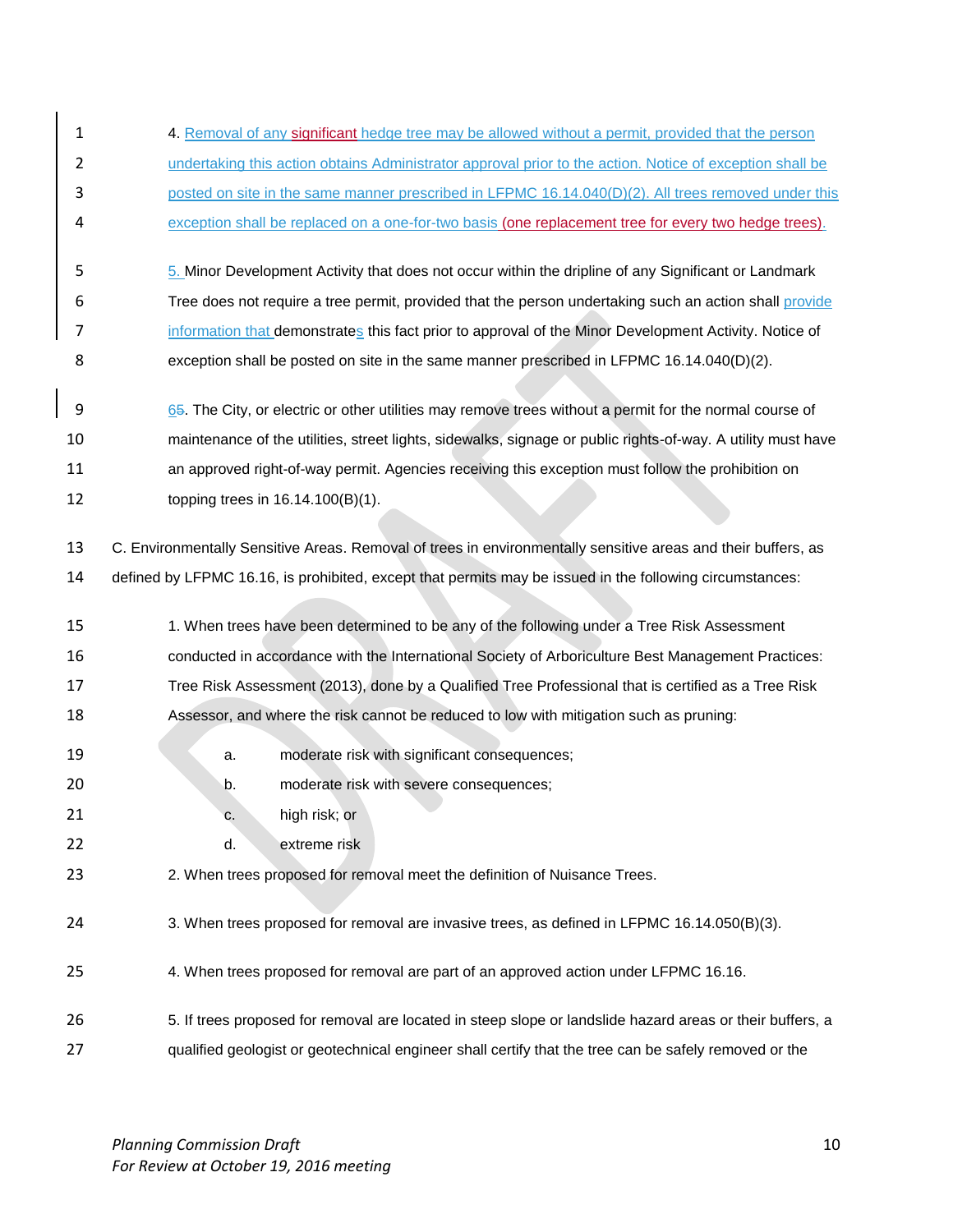- proposal can be designed so the landslide hazard risk to the property or adjacent property is eliminated or mitigated.
- 6. In environmentally sensitive areas and sensitive area buffers, the Administrator may require review by a wetland biologist, stream biologist, or other qualified professional, at the applicant's expense, to determine whether or not the proposed removal is likely to cause damage to the sensitive area or buffer or reduce its ecological function. Permits may be conditioned based on the recommendations of 7 these qualified professionals.
- 8 7. Unless authorized in writing by a Qualified Tree Professional, stumps of removed trees shall not be removed from the ground, and all vegetation cut shall remain within the sensitive area or buffer.

 D. Tree Removal Likely to Cause Injury or Damage. Removal of Significant Trees is prohibited if the removal is substantially likely to cause injury or damage to persons or property, as determined by the City's Qualified Tree

- Professional.
- E. Viable Exceptional Trees. Removal of Viable Exceptional Trees, as defined by this chapter and determined
- by the City's Qualified Tree Professional, is prohibited.
- F. 5-Year Major Development Activity Restriction. Removal of Viable Significant Trees is prohibited on
- properties that have undergone Major Development Activity within the last five years and for which no new
- Major Development Activity or Minor Development Activity is approved.
- G. Removal of Viable Significant Trees in a tree tract as defined in LFPMC 16.14.080(C) is prohibited, unless
- part of an approved enhancement plan.
- 20 H. Reasonable Use Exception to Allow for Reasonable Economic Use.
- 21 1. If the application of this chapter will prevent any reasonable economic use of the owner's property,
- 22 then the applicant may apply to the planning department for an exception from the requirements of this
- chapter; may be applied for in accordance with the provisions of LFPMC Chapter [16.26.](http://www.codepublishing.com/WA/LakeForestPark/html/LakeForestPark16/LakeForestPark1626.html#16.26)
- 24 24 2. The Administrator shall forward the application, along with the record submitted to the City and the Administrator's recommendation, to the hearing examiner for decision.
- 3. The hearing examiner shall grant an exception only if: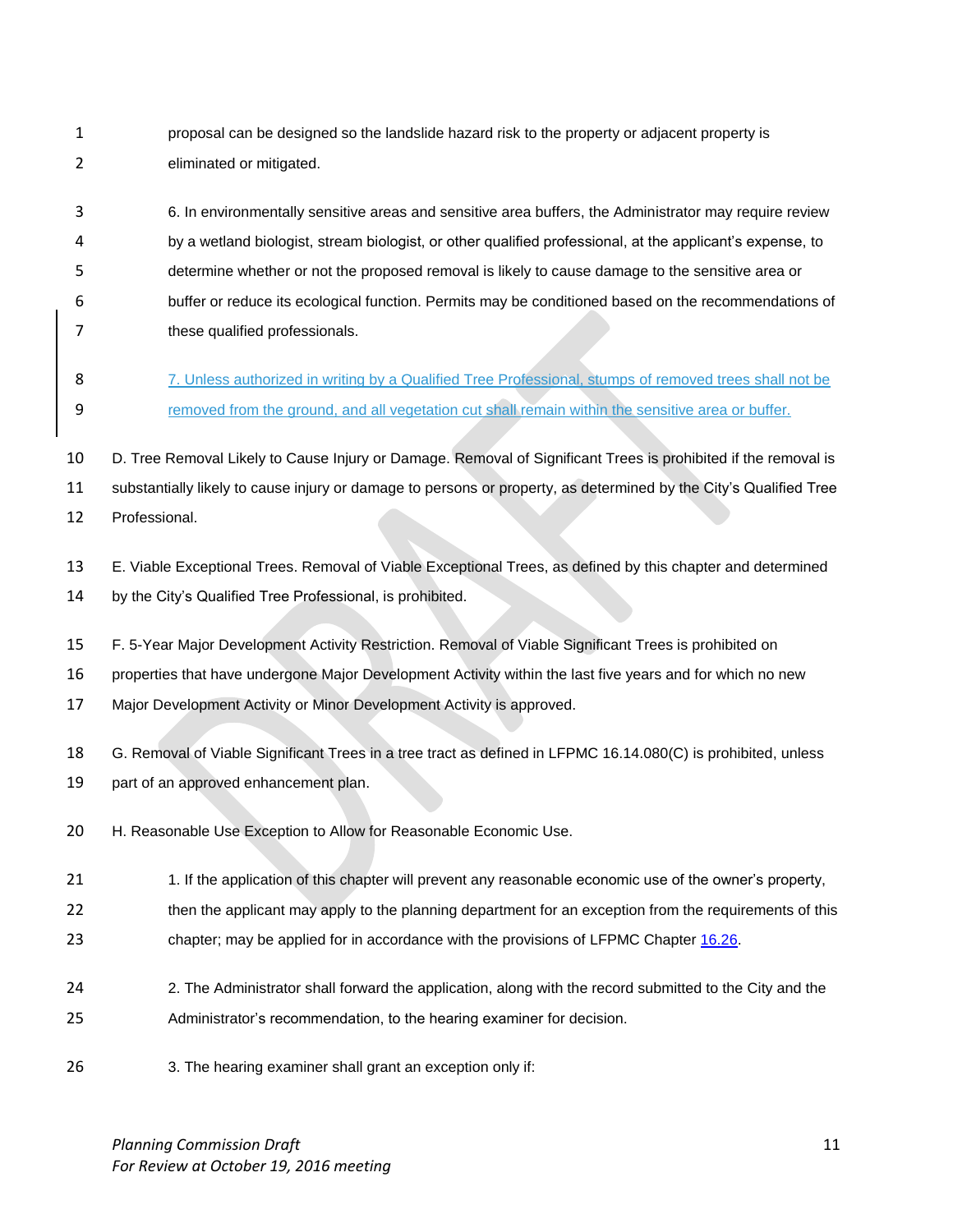| 1  | a. Application of the requirements of this chapter will deny all reasonable economic use of the                |
|----|----------------------------------------------------------------------------------------------------------------|
| 2  | property; and                                                                                                  |
| 3  | b. There is no other reasonable economic use with less impact on the sensitive area; and                       |
| 4  | c. The proposed development does not pose an unreasonable threat to the public health,                         |
| 5  | safety, or welfare, on or off the proposed site, and is consistent with the general purposes of                |
| 6  | this chapter and the comprehensive plan; and                                                                   |
| 7  | d. Any alteration is the minimum necessary to allow for reasonable economic use of the                         |
| 8  | property.                                                                                                      |
| 9  | 4. The hearing examiner shall grant an exception from the requirements of this chapter only to the             |
| 10 | minimum necessary extent to allow for reasonable economic use of the applicant's property.                     |
| 11 | 5. The hearing examiner shall condition any exception from the requirements of this chapter upon               |
| 12 | conditions recommended by the City and upon compliance with any mitigation plan approved by the                |
| 13 | City.                                                                                                          |
|    |                                                                                                                |
| 14 | 16.14.070 Standards for permit approval.                                                                       |
| 15 | An applicant for a tree removal permit must submit a tree plan that complies with this section prior to permit |
| 16 | issuance. This tree plan (and replacement plan if required by the provisions below or by LFPMC 16.14.080)      |
| 17 | shall be reviewed and approved by the Administrator and, in cases which require arborist review, by the City's |
| 18 | Qualified Tree Professional.                                                                                   |
| 19 | A. Tree Removals and Canopy Assessment. A tree removal and replacement permit not associated with Major        |
| 20 | Development Activity or Minor Development be approved based on the following:                                  |
| 21 | 1. The completed permit application supplemented by a general site plan showing:                               |
| 22 | a. The name, address, email, and phone number of the applicant and owner of the property.                      |
| 23 | b. The locations of tree(s) to be removed;                                                                     |
| 24 | c. Nearby structures and streets;                                                                              |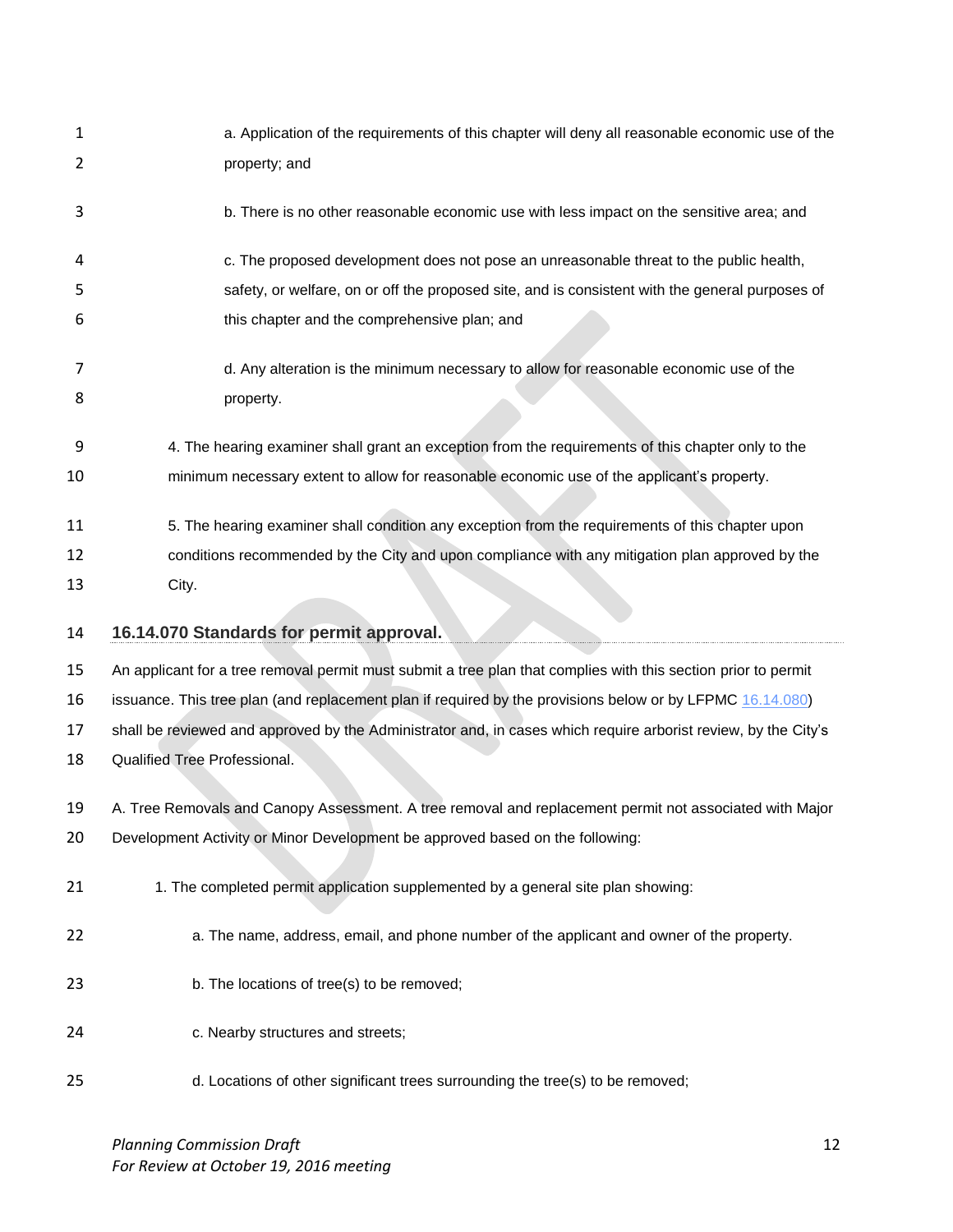e. Locations of environmentally sensitive areas or buffers.

2. If arborist review is required, a report written or approved by the City's Qualified Tree Professional.

 3. If the canopy coverage is below the minimum threshold established for the size of lot, the applicant shall be required to replace the removed significant tree(s) according to the standards set forth in LFPMC [16.14.080.](http://www.codepublishing.com/WA/LakeForestPark/html/LakeForestPark16/LakeForestPark1614.html#16.14.080)

 4. If tree replacement is necessary, then a tree replacement plan showing the location(s) and species of 7 the new tree(s) shall be submitted prior to permit issuance.

B. Tree Removal and Canopy Assessment related to Major Development Activity or Minor Development

Activity. The tree assessment for the tree protection plan should be prepared as early in the project design

process as possible to improve the applicant's ability to incorporate existing Viable trees into the project and to

provide adequate protection. Tree removal applications associated with Major Development Activity or Minor

- Development Activity shall at a minimum include the following information:
- 13 1. The name, address, email and phone number of the applicant and owner of the property.

2. Legal description of the property including parcel number.

 3. A site map (to scale) with a north arrow depicting accurate location of site features including buildings, driveways, environmentally sensitive areas and buffers, forest stands or open-grown single or clusters of significant trees, the dripline of the stand, cluster, or individual tree, along with any other off-site trees 18 that may be impacted by tree removal, excavation, grading, or other development activity during this project.

 4. A tree inventory and assessment report prepared by a qualified tree professional. Individual trees to be removed or that are in the vicinity of construction and potentially could be impacted should be numbered (with corresponding numbers placed on trees). Information on tree species, diameter at breast 23 height (DBH), condition (health), and the minimum required critical root zone (CRZ) should be collected.

- 24 5. A tree list showing which trees are to be protected and removed. Include the minimum-critical root zone (CRZ) distances in the list.
- 6. Graphic detail of tree protection fence locations and any other special instructions for work that may or may not occur within critical root zone (CRZ).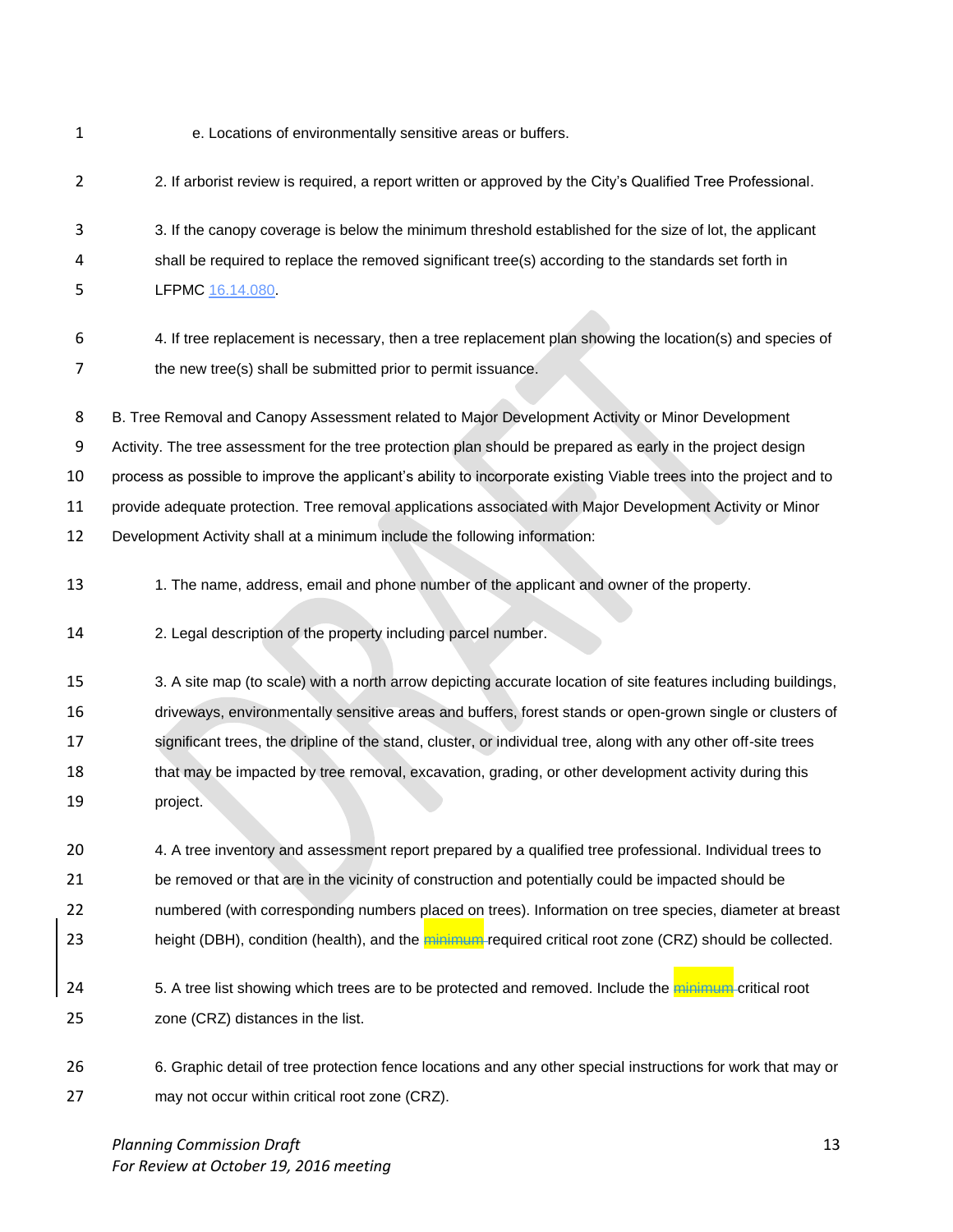| $\mathbf{1}$ | 7. A timeline for tree protection activity should be provided describing:                                   |
|--------------|-------------------------------------------------------------------------------------------------------------|
| 2            | a. Attendance of the City's qualified tree professional at the pre-job conference to discuss tree           |
| 3            | protection activity.                                                                                        |
| 4            | b. Installation, inspection and maintenance of the tree protection fences.                                  |
| 5            | c. Measures taken to ensure health of the tree(s) during construction.                                      |
| 6            | d. Removal of fences at end of construction.                                                                |
| 7            | e. Final inspection of protected trees by City's qualified tree professional.                               |
| 8            | 8. A description and location of tree protection measures during construction for trees to be retained      |
| 9            | must be shown on demolition and grading plans. Protection measures must be in accordance with               |
| 10           | LFPMC 16.14.090                                                                                             |
| 11           | 9. For subdivisions and short-subdivisions, the designation of a tree tract is required, in accordance with |
| 12           | LFPMC 16.14.080(B).                                                                                         |
| 13           | 10. A Qualified Tree Professional may specify conditions for work, at any stage of the application or       |
| 14           | project, as is deemed necessary to ensure the proposal's compliance with requirements of this section.      |
| 15           | 11. If the canopy coverage after removal is below the minimum threshold established for the size of lot,    |
| 16           | the applicant shall be required to replace the removed Significant Tree(s) according to the standards set   |
| 17           | forth in LFPMC 16.14.080.                                                                                   |
| 18           | 12. If tree replacement is necessary, then a tree replacement plan showing the location(s) and species      |
| 19           | of the new tree(s) shall be submitted prior to permit issuance.                                             |
| 20           | C. Tree Removal and Canopy Assessment in Association with a Five-Year Forest Management Plan. The           |
| 21           | Administrator and City's Qualified Tree Professional may approve a five-year tree removal and replacement   |
| 22           | permit based on the following:                                                                              |
| 23           | 1. The completed permit application supplemented by a general site plan showing:                            |
| 24           | a. The name, address, email, and phone number of the applicant and owner of the property.                   |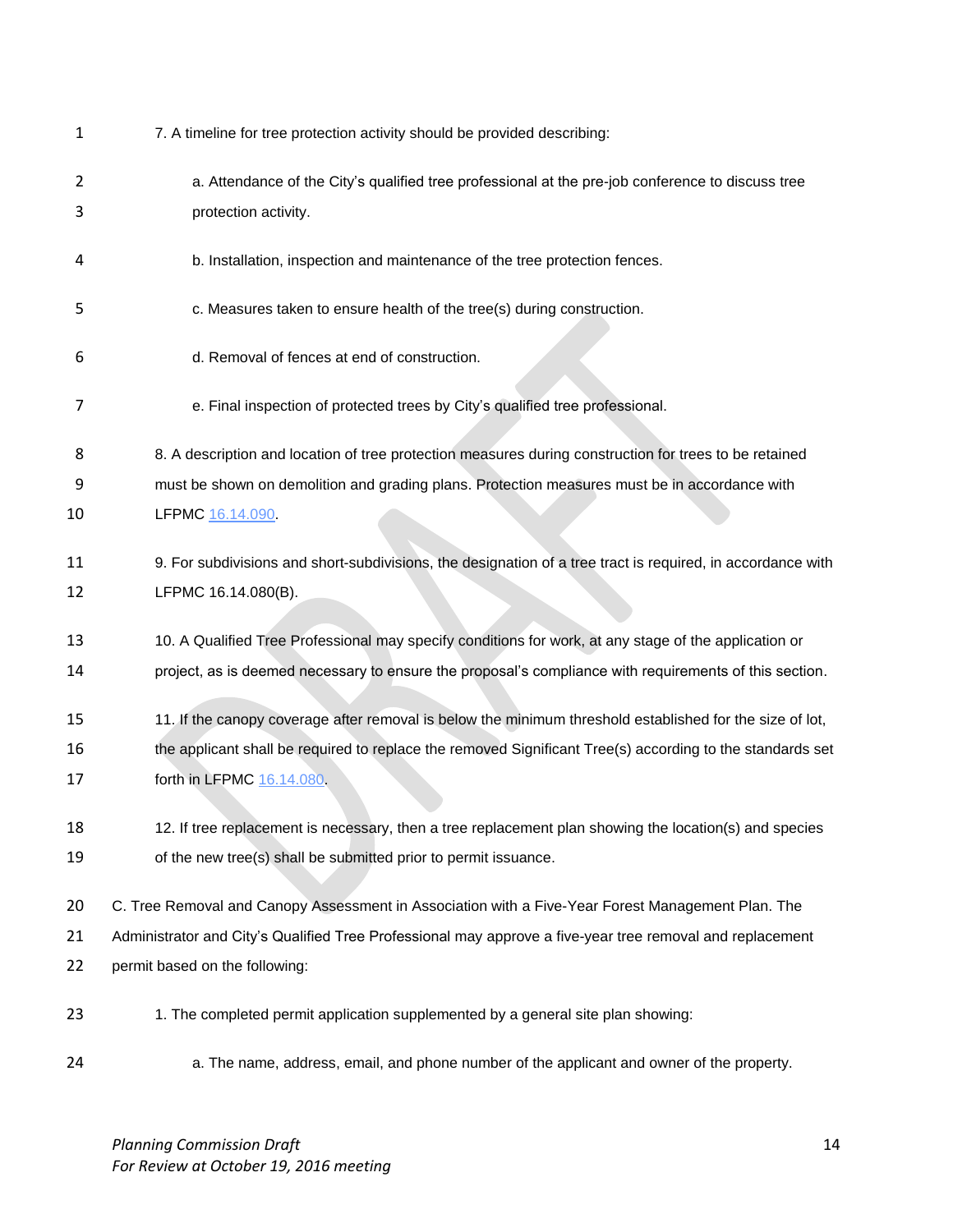| 1  | b. The locations of tree(s) to be removed;                                                                     |
|----|----------------------------------------------------------------------------------------------------------------|
| 2  | c. Nearby structures and streets;                                                                              |
| з  | d. Locations of other significant trees surrounding the tree(s) to be removed;                                 |
| 4  | e. Locations of environmentally sensitive areas or buffers.                                                    |
| 5  | 2. A tree inventory and assessment report prepared by a Qualified Tree Professional. Information on tree       |
| 6  | species, diameter at breast height (DBH), condition (health), location, and the minimum required critical      |
| 7  | root zone (CRZ) should be collected.                                                                           |
| 8  | 3. A timeline for tree-related activity, including tree removal, replacement, and maintenance.                 |
| 9  | 4. The applicant shall be required to replace the removed Significant Tree(s) according to the standards       |
| 10 | set forth in LFPMC 16.14.080                                                                                   |
| 11 | 5. If tree replacement is necessary, then a tree replacement plan showing the location(s) and species of       |
| 12 | the new tree(s) shall be submitted prior to permit issuance.                                                   |
| 13 | 6. The City's Qualified Tree Professional shall undertake annual site visits at the expense of the             |
| 14 | applicant and submit annual progress reports to the Administrator for the five years that the permit is        |
| 15 | valid. Changes to the approved plan may only be made with approval of both the Administrator and the           |
| 16 | City's Qualified Tree Professional.                                                                            |
| 17 | 16.14.080 Tree retention and replacement standards.                                                            |
| 18 | This section provides standards for determining when and how trees must be retained or replaced. The City will |
| 19 | apply these standards when considering an application for a tree permit as described in LFPMC 16.14.040.       |
| 20 | A. The minimum standard for tree retention is determined by tree canopy coverage goal for the lot sizes and    |
| 21 | land use types set forth in Table 1 below. Tree canopy coverage is measured by the percentage of canopy        |
| 22 | provided by existing trees or the projected canopy coverage to be provided by newly planted or immature trees  |
| 23 | (when such trees reach 30 years of age).                                                                       |
| 24 |                                                                                                                |
| 25 |                                                                                                                |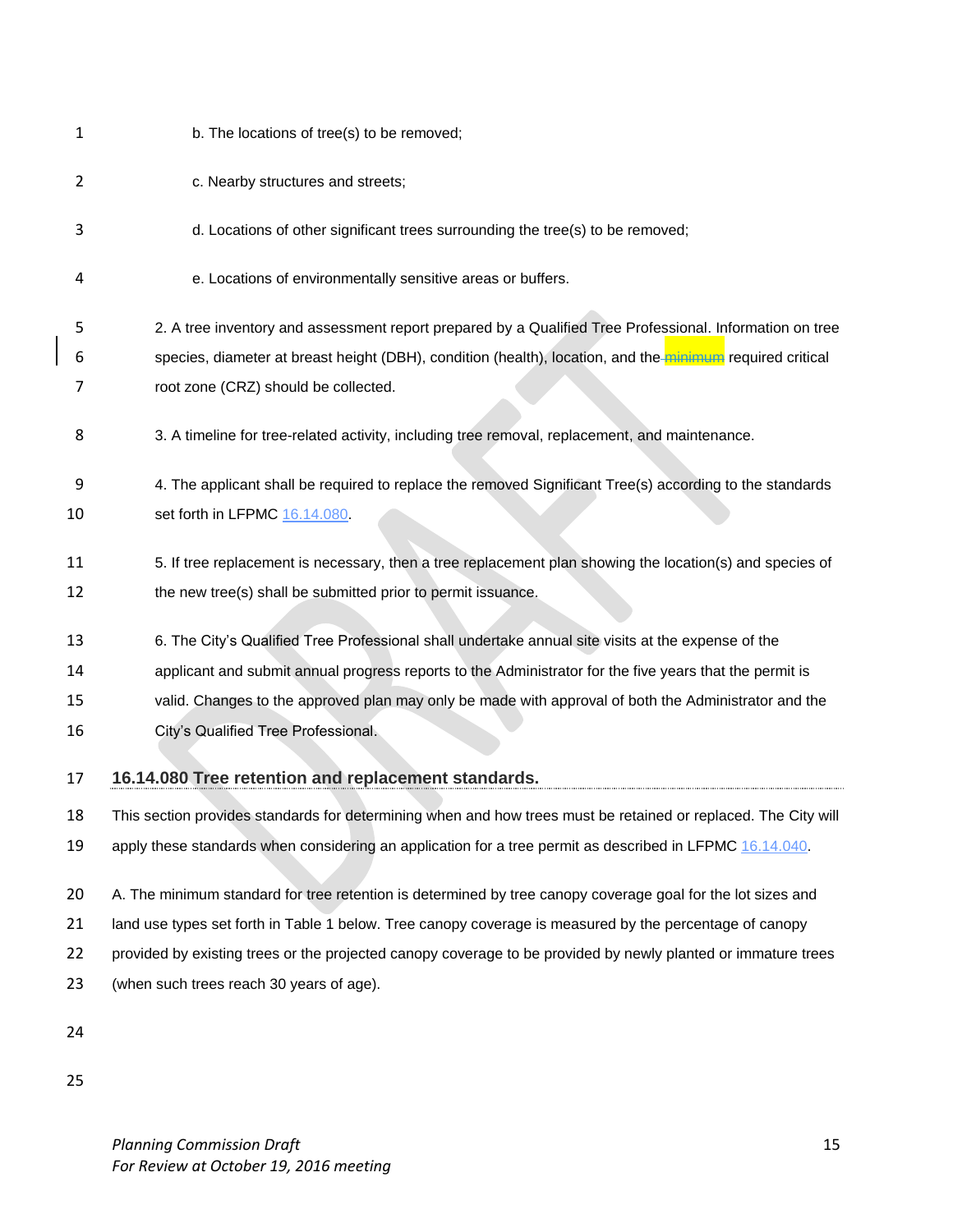1

2 **Table 1**

|                                        | Canopy<br>Coverage |  |
|----------------------------------------|--------------------|--|
|                                        | Goal               |  |
| Single-family lots greater than 15,000 | 58%                |  |
| square feet                            |                    |  |
| Single-family lots 10,000 - 15,000     | 39%                |  |
| square feet                            |                    |  |
| Single-family lots less than 10,000    | 28%                |  |
| square feet                            |                    |  |
| Multifamily                            | 15%                |  |
| Commercial                             | 15%                |  |
| Southern Gateway Single Family         | 15%                |  |
| Southern Gateway Transition            | 10%                |  |
| Southern Gateway Corridor              | 5%                 |  |

 B. Canopy coverage shall be defined by the City's Qualified Tree Professional for all permits requiring arborist review. For permits not requiring arborist review, the Administrator may waive replacement requirements only when he or she can determine that the remaining canopy after removal will exceed the canopy coverage goal by at least ten percent.

7 C. Tree Replacement Requirements.

 1. For all permits requiring arborist review, if the proposed tree removal will cause a lot's canopy coverage to fall below the canopy coverage goal shown in Table 1 above, shall obtain administrator approval of and implement a tree replacement plan that brings canopy coverage to the applicable percentage specified in Table 1 above (when the replacement trees reach 30 years of age). Where the 12 lot on which tree removal occurs is below the canopy coverage goal shown in Table 1 prior to tree removal, the person removing the tree shall obtain administrator approval of and implement a tree replacement plan that brings canopy coverage to the percentage that existed prior to the proposed tree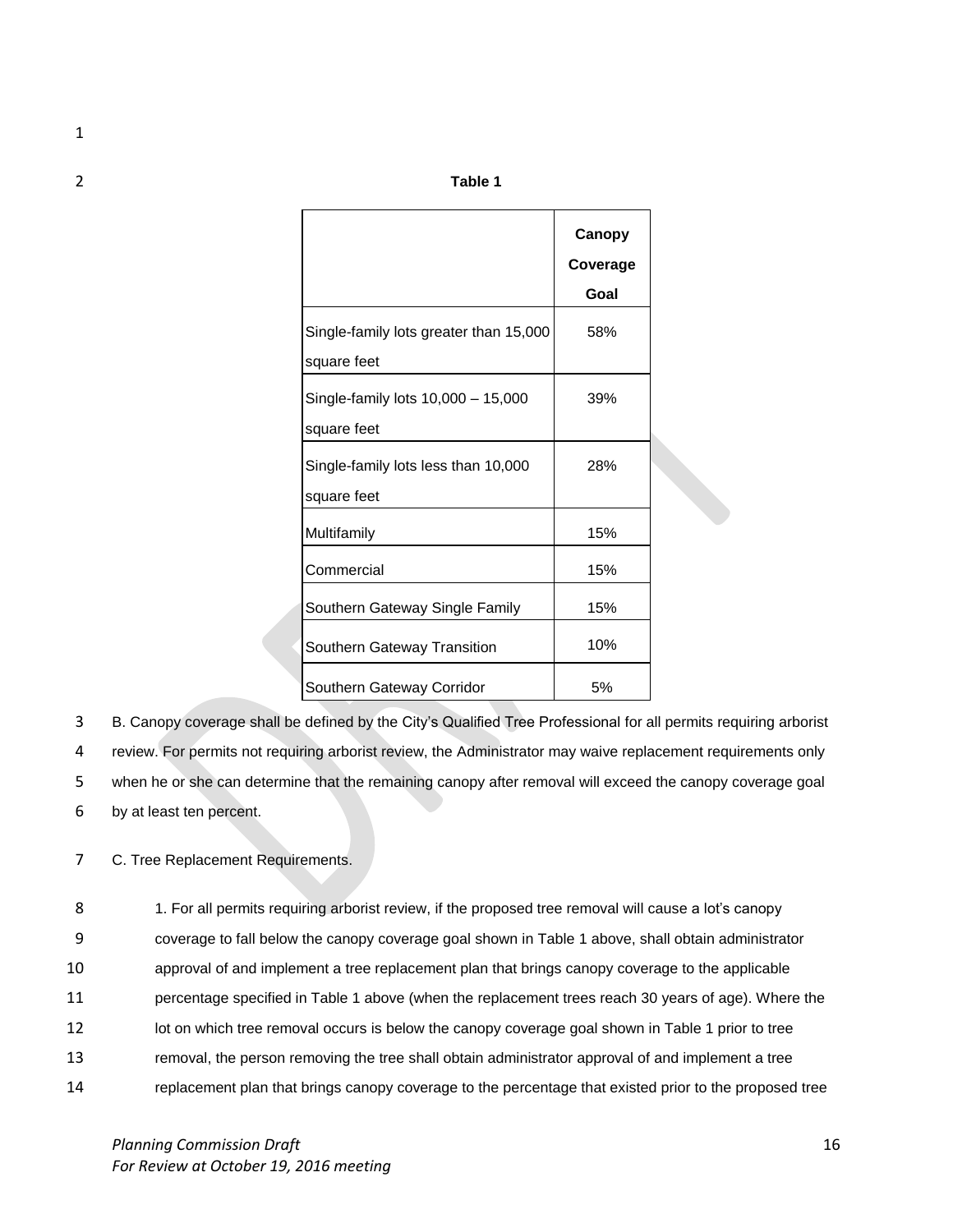- removal (when the replacement trees reach 30 years of age), except as noted in subsection (3) and (4) of this section.
- 2. For permits not requiring arborist review, one tree shall be replaced for each tree removed, except as stated in (B) above.

 3. A person obtaining a tree removal permit associated with Major Development Activity or a Five-Year Forest Management Plan shall obtain administrator approval of and implement a tree replacement plan that achieves the applicable minimum canopy coverage specified in Table 1 above (when the replacement trees reach 30 years of age).

- 4. All Viable Landmark Trees removed shall require replacement of twice the canopy coverage removed (when the replacement trees reach 30 years of age), regardless of canopy coverage goal.
- 5. The replacement tree species shall be selected from the approved general tree list for the City of Lake
- Forest Park which is maintained by the City. Trees listed as noxious or invasive species by King County,
- or prohibited in the general tree list are not acceptable for replacement or mitigation trees. In
- environmentally sensitive areas or their buffers, replacement trees must be native trees or acceptable
- substitutes, as defined by the general tree list. Any substitution of trees that are not on the general tree
- list, and any alternative methods of replacement, must be approved by the City's Qualified Tree
- Professional.
- 6. In environmentally sensitive areas and sensitive area buffers, trees removed shall be converted to wildlife habitat trees and all vegetation cut shall remain in the sensitive area or buffer, unless authorized in writing by the City's Qualified Tree Professional.
- 21 7. The minimum size of replacement trees should be:
- a. Deciduous trees, two inches caliper.
- b. Conifers, a minimum of four feet tall.
- 8. All trees must be containerized or balled and burlap stock and be planted according to industry standards.
- 9. All trees shall meet the minimum standards for size and quality according to the current edition of the ANSI Z60.1 standard for nursery stock.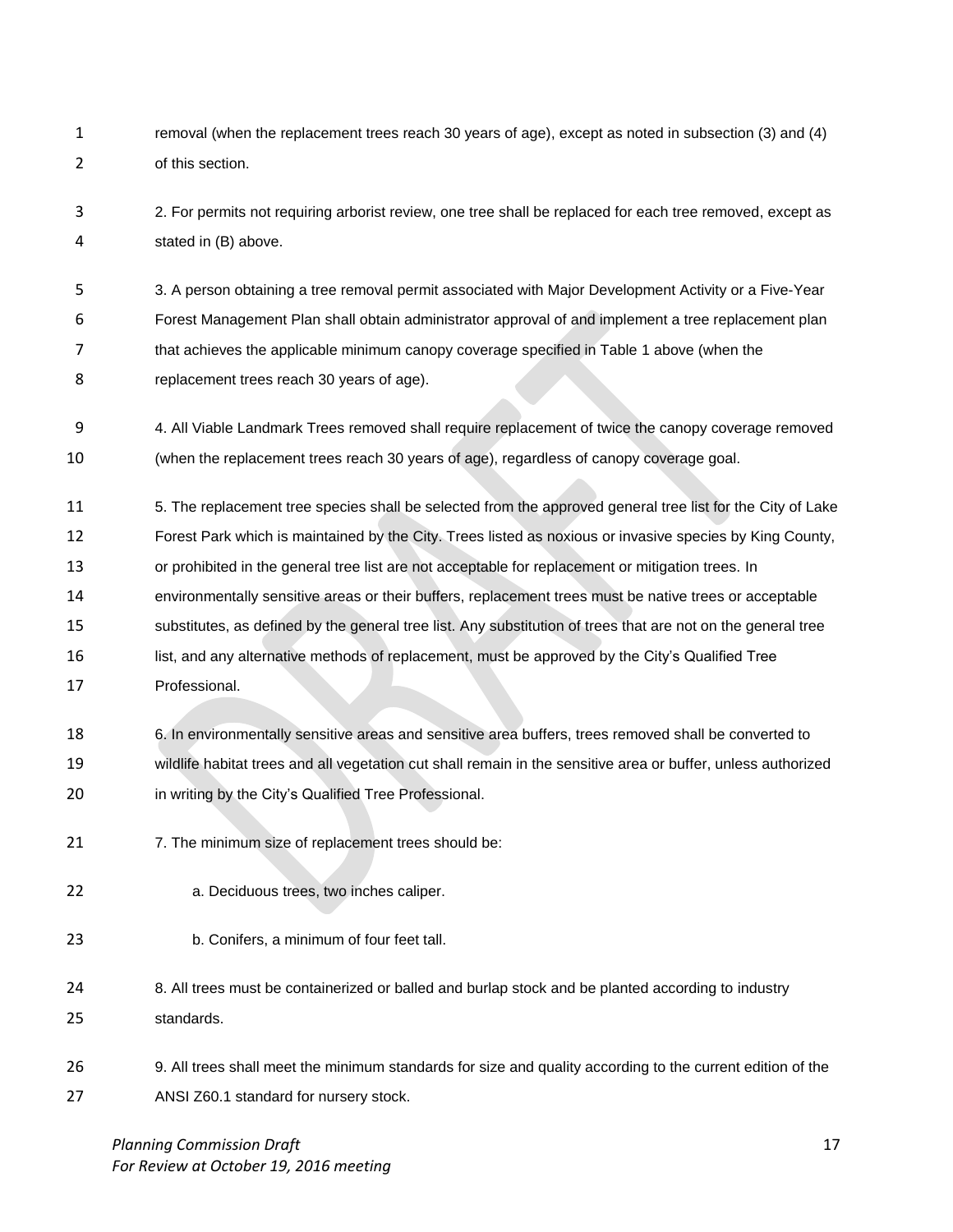10. A maintenance bond of 125 percent of the projected cost of tree replacement is required for all Major Development Activity projects, unless a fee-in-lieu of on-site replacement is paid into the City Tree Account. This bond will be maintained for 60 months after planting of the new trees.

 11. The applicant is required to provide watering until replacement trees are independently viable. Replacement trees that die prior to meeting the definition of Significant Tree must be replaced by a replacement tree meeting the criteria of this section and any canopy coverage goal requirements that the expired tree was intended to provide.

- D. Tree Conservation Easement. New subdivisions and short subdivisions are required to create a tree conservation easement. This conservation easement. shall be selected to save existing high quality, windfirm, long-term existing trees on the site. If suitable trees are not present, then the tree conservation easement should abut other existing stands of off-site trees, or sensitive areas. If all or portions of the tree conservation easement are not treed, then the conservation easement shall be replanted to achieve full canopy coverage (100%) when the newly planted trees reach 30 years of age, excluding borrowed canopy from off-site trees.
- 1. Criteria. A tree conservation easement shall meet the following criteria for approval:
- a. The tree conservation easement shall equal fifteen percent of the gross project area.
- b. No dimension of the easement may be less than 15 feet.
- c. A 15-foot setback shall be maintained from the edge of the tree conservation easement and 18 any structures.
- d. A 5-foot setback shall be maintained from side-yard lot lines, unless the tree conservation easement is contiguous to an existing stand of mature trees on the adjacent property.
- 21 e. The conservation easement shall not overlap with a sensitive area tract.
- f. The boundary between the Tree Conservation Easement area and adjoining land shall be 23 identified with either split rail fencing or permanent signs.
- g. Tree Conservation Easements shall be recorded on all documents of title or record for all 25 affected lots.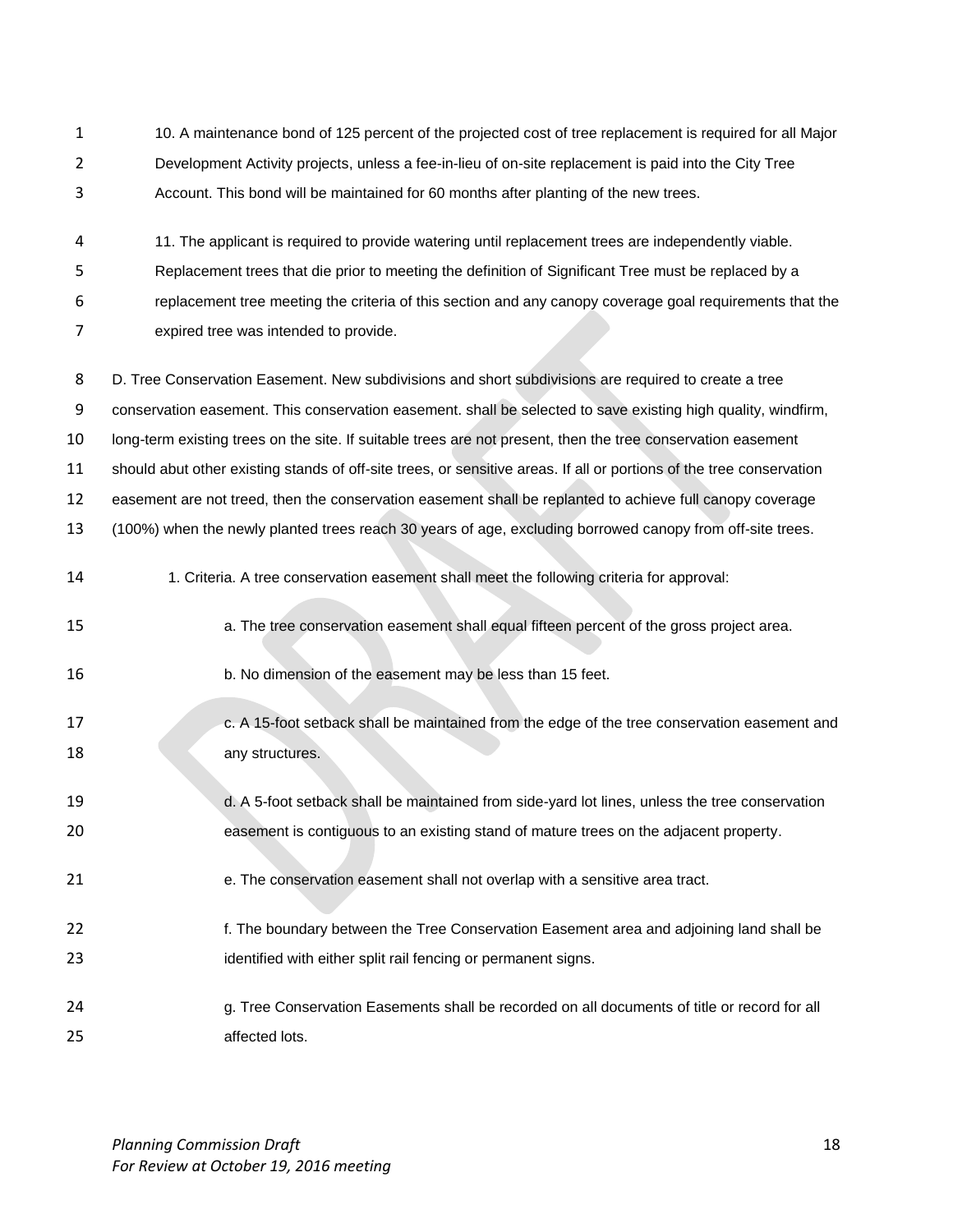| $\mathbf{1}$ | E. All subdivisions or short subdivisions receiving tree permits shall have a condition on the face of the        |
|--------------|-------------------------------------------------------------------------------------------------------------------|
| 2            | subdivision or short subdivision plat stating that minimum canopy must be achieved and maintained on each         |
| 3            | lot. [This provision should be made consistent with the In-lieu Fee provision (16.14.080.J). Either replacement   |
| 4            | must be done that meets the minimum canopy goal on site (as stated here) or it should state: except when the      |
| 5            | In-lieu Fee option is taken. Additionally, some Commissioners felt that this subsection should apply to all Major |
| 6            | <b>Development Activity.]</b>                                                                                     |
| 7            | F. For tree permits associated with any Major Development Activity, a notice on title in the form required by     |
| 8            | LFPMC 16.16.190 shall be recorded by the permittee disclosing the tree permit and associated tree retention       |
| 9            | conditions required by this subsection.                                                                           |
| 10           | G. The priority for protection of healthy trees in developing, redeveloping, or existing lots that are being      |
| 11           | modified is:                                                                                                      |
| 12           | 1. Existing Viable Trees in groups or stands;                                                                     |
| 13           | 2. Exceptional Trees or other high -quality open-grown, windfirm trees;                                           |
| 14           | 3. Landmark Trees;                                                                                                |
| 15           | 4. Trees in sensitive area buffers, or adjacent to sensitive area buffers:                                        |
| 16           | 5. Trees that are interdependent with and therefore critical to the integrity of stands of other protected        |
| 17           | trees;                                                                                                            |
| 18           | 6. Other individual trees that will be windfirm, high quality trees if retained;                                  |
| 19           | 7. Other trees that provide wildlife or riparian habitat, screening, buffering or other amenities;                |
| 20           | 8. Trees that help to protect neighbors' trees from windthrow, or other trees within required yard                |
| 21           | setbacks or on the perimeter;                                                                                     |
| 22           | 9. Trees next to parks or other open space areas.                                                                 |
| 23           | H. The Administrator may require an applicant to implement other measures designed to mitigate the loss of        |
| 24           | trees, such as requiring the restoration of all or parts of the forest landscape and its associated benefits,     |
| 25           | including but not limited to:                                                                                     |

*Planning Commission Draft* 19 *For Review at October 19, 2016 meeting*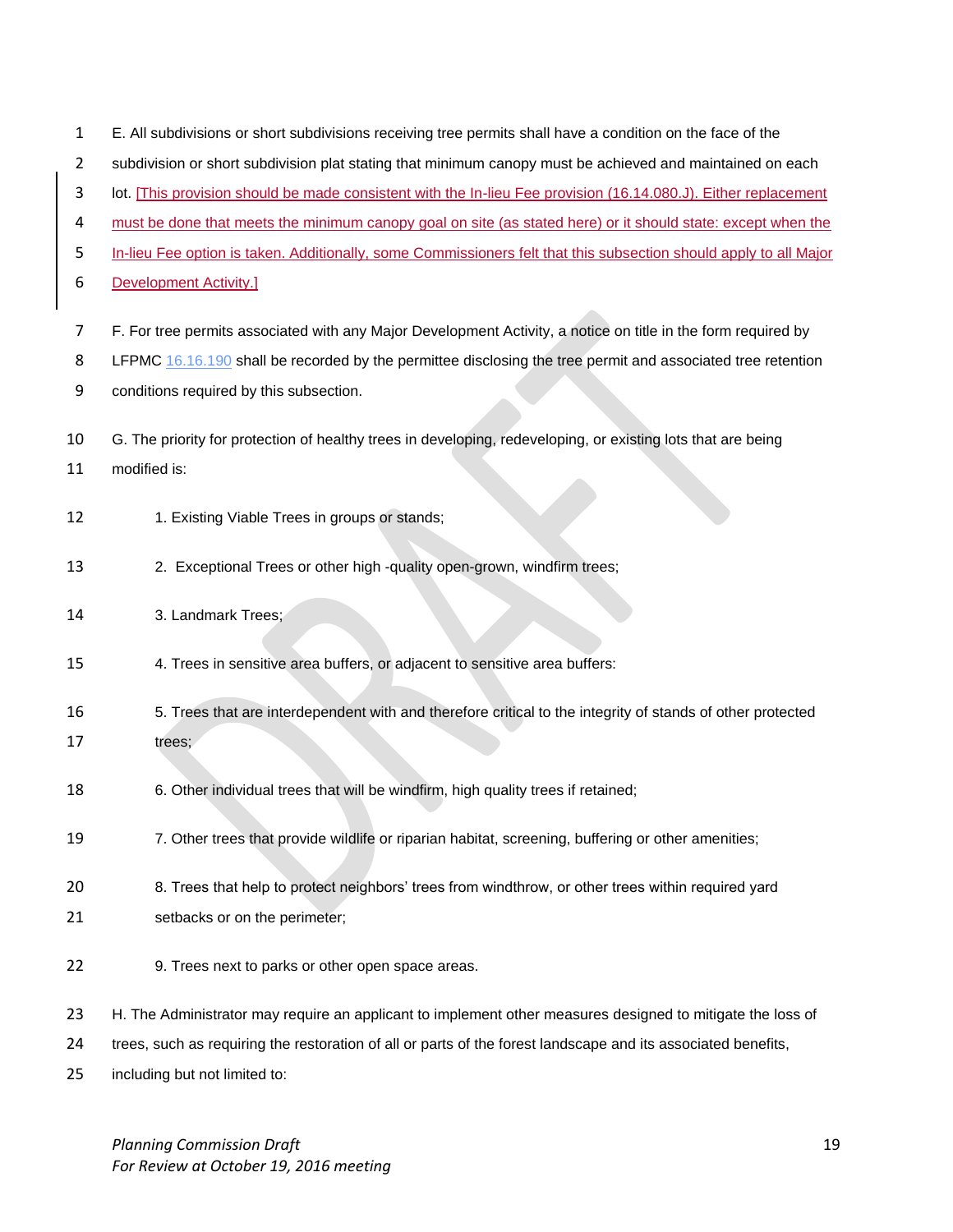|  | 1. Creation of wildlife habitat trees from trees which would otherwise be removed; |
|--|------------------------------------------------------------------------------------|
|--|------------------------------------------------------------------------------------|

- 2. Replacement of ornamental trees with native shrubs and groundcover;
- 3. Replacement of high-risk or short-lived trees with healthy new trees more likely to survive;
- 4. Restoration of stream corridors with native vegetation; or
- 5. Protection of nonsignificant trees to provide for the successional stages of forest development.
- I. Measurement of Canopy Coverage.
- 7 1. Existing Open-Grown Trees.
- a. Measure the radius of the tree's canopy at its widest and narrowest points and calculate the average canopy radius for the tree.
- 10 b. Calculate the tree's canopy coverage  $(f_2)$  using the average canopy radius and the formula: 11  $\pi r^2$  where  $\pi = 3.1416$  and r = the canopy radius in feet.
- c. Add up the calculated canopy coverage for all trees on the parcel in square feet and divide by the total lot area to determine the percentage canopy cover.
- 2. For contiguous stands of trees, traverse the perimeter of the stand within the parcel to calculate the area under the tree canopy and the resulting canopy percentage. In some cases, use of high-resolution aerial photography may be used for larger stands.
- 3. For newly planted or immature trees less than 30 years old, calculate the projected canopy coverage
- 18 at age 30 using the information provided in the approved general tree list for the City of Lake Forest
- Park. Sum these canopy coverage areas to project the lot canopy coverage as trees reach an age of 30 years.

21 J. On-Site Replacement In-lieu Fee.

22 1. For applications where four or fewer trees are proposed for removal, the applicant may elect not to replace trees on site provided that the applicant pays an amount determined by a Qualified Tree Professional into the City tree account that is equivalent to the total cost for purchase and installation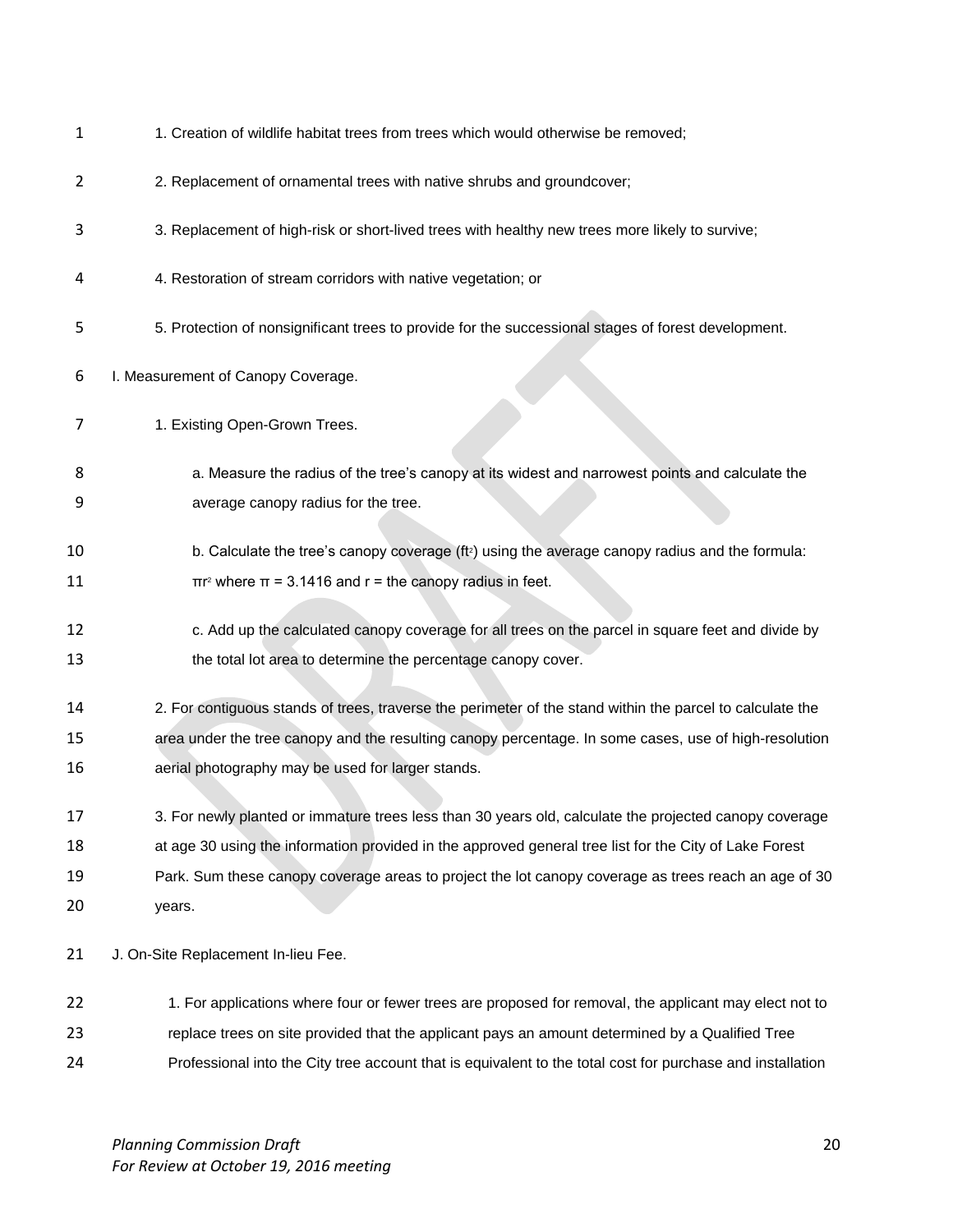1 of each replacement tree and three years of maintenance for each replacement tree that would otherwise be required.

 2. For applications where five or more trees are proposed for removal, the applicant may elect not to replace trees on site; provided, that the applicant pays an amount determined by a Qualified Tree Professional as stated in subsection 1 above. For the purposes of calculation of the in-lieu fee when five or more trees are removed, each tree not replaced on site will be subject to an in-lieu fee that is 7 triple the value as established in subsection 1 above.

- 3. For applications where landmark trees proposed for removal, the applicant may elect not to replace trees on site; provided, that the applicant pays an amount determined by a Qualified Tree Professional as stated in subsection 1 above. For the purposes of calculation of the in-lieu fee, each landmark tree not replaced on site will be subject to an in-lieu fee that is double the value established by subsections 12 1 and 2 above.
- K. Replacement Exemption. Tree removals are exempt from replacement requirements when the City's

Qualified Tree Professional determines that the trees will be dead within the assessment period, typically three

- to five years from the date of the assessment.
- **16.14.090 Tree protection and design measures.**
- A. Tree Protection Measures. To ensure long-term viability of trees identified for protection:
- 18 1. All required tree protection measures shall be shown on the demolition, grading, and tree protection plan along with a timeline for tree protection activity.
- 2. All construction activities, including staging and traffic areas, shall be prohibited within five feet of the 21 dripline of protected trees.
- 22 3. Tree protective fencing shall be installed at the limits of disturbance and completely around trees to be protected prior to any land disturbance unless otherwise delineated by the qualified tree professional.
- 24 4. Tree protective fencing shall be a minimum of four feet high, constructed of chain link or polyethylene
- laminar safety fencing or similar material, subject to approval by the City. The fence must be constructed
- on steel posts with a minimum spacing of eight feet on center. "Tree Protection Area Keep Out" signs
- shall be posted visibly on all sides of the fenced areas. Tree protection fencing shall be maintained
- 28 throughout construction.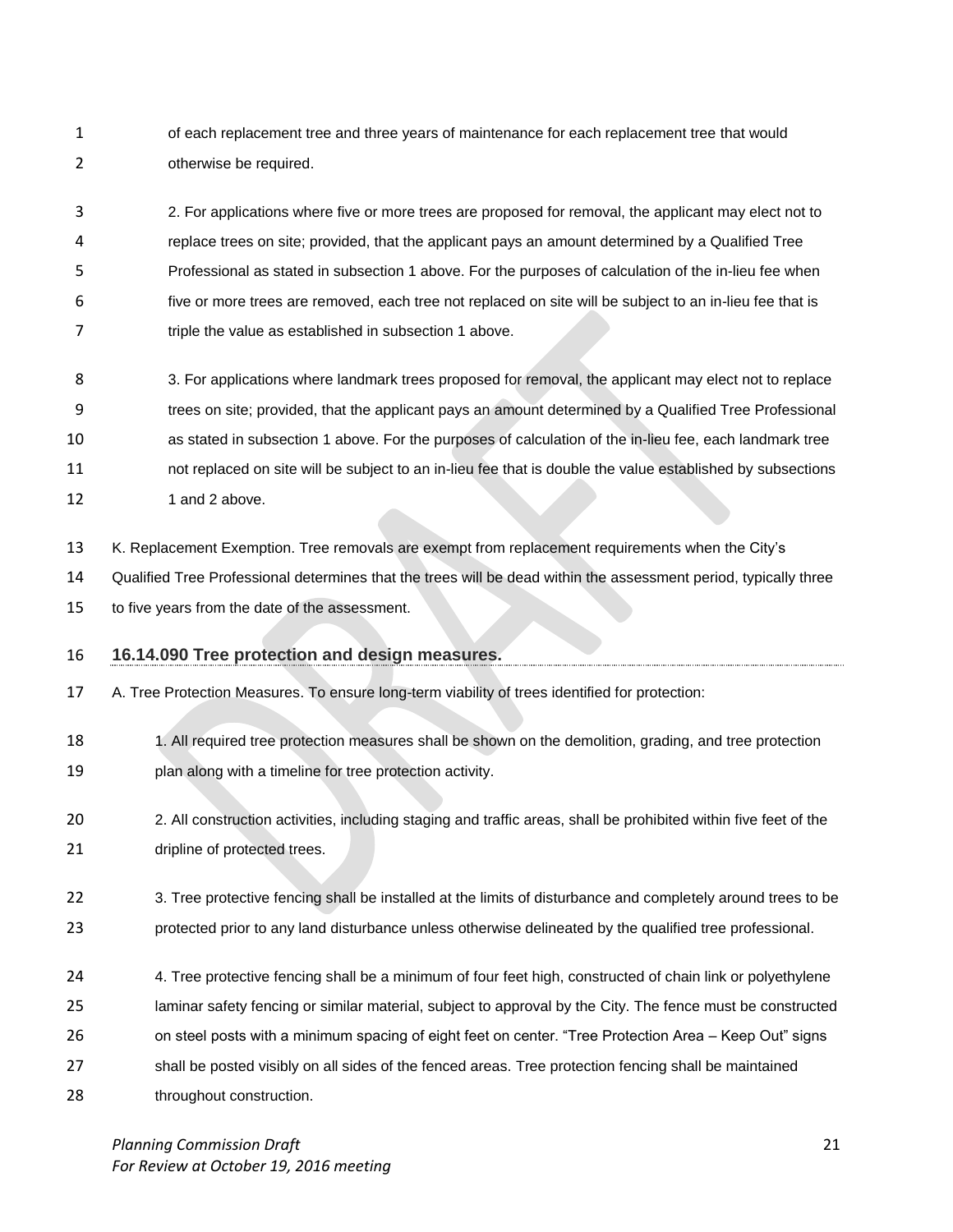| 1              | 5. Where tree protection areas are remote from areas of land disturbance, and where approved by the                |
|----------------|--------------------------------------------------------------------------------------------------------------------|
| $\overline{2}$ | City, alternative forms of tree protection may be used in lieu of tree protective fencing; provided, that the      |
| 3              | critical root zones of protected trees or stands of trees are clearly delineated with continuous rope or           |
| 4              | flagging and accompanied by "Tree Protection Area - Keep Out" signs.                                               |
| 5              | 6. Additional protection recommendations for At-Risk trees may be required by the City's Qualified Tree            |
| 6              | Professional, throughout the development process.                                                                  |
| 7              | a. Any At-Risk tree requiring removal due to inadequate adherence to the City's Qualified                          |
| 8              | Tree Professional's protection measures will be subject to enforcement described in LFPMC                          |
| 9              | 16.14.120 A.1.                                                                                                     |
| 10             | ba. A "Protect tree" sign shall be prominently displayed on each fence adjacent to an At-Risk                      |
| 11             | tree prior to the beginning of any construction activity. The sign shall be provided by the                        |
| 12             | Administrator. Removal of the sign or the fence is subject to a penalty according to LFPMC                         |
| 13             | 16.14.120.E.                                                                                                       |
| 14             | cb. Tree protection fencing must be maintained with no material storage within that area                           |
| 15             | between the fencing and the tree.                                                                                  |
|                |                                                                                                                    |
| 16             | de. Removal of an At-Risk tree may be authorized only by written consent of the City's                             |
| 17             | Qualified Tree Professional when the Professional determines that the tree is no longer                            |
| 18             | Viable. In such cases, tree replacement is required in accordance with LFPMC 16.14.080.                            |
| 19             | B. Tree Health. In addition, the applicant shall support tree protection efforts by employing, as appropriate, the |
| 20             | following preventative measures, consistent with best management practices (BMPs) for maintaining the health       |
| 21             | of the tree:                                                                                                       |
| 22             | 1. Pruning of visible deadwood on trees to be protected;                                                           |
| 23             | 2. Application of fertilizer to enhance the vigor of stressed trees;                                               |
| 24             | 3. Use of soil amendments and soil aeration in tree protection and/or replanting areas;                            |
| 25             | 4. Mulching over tree dripline areas; and                                                                          |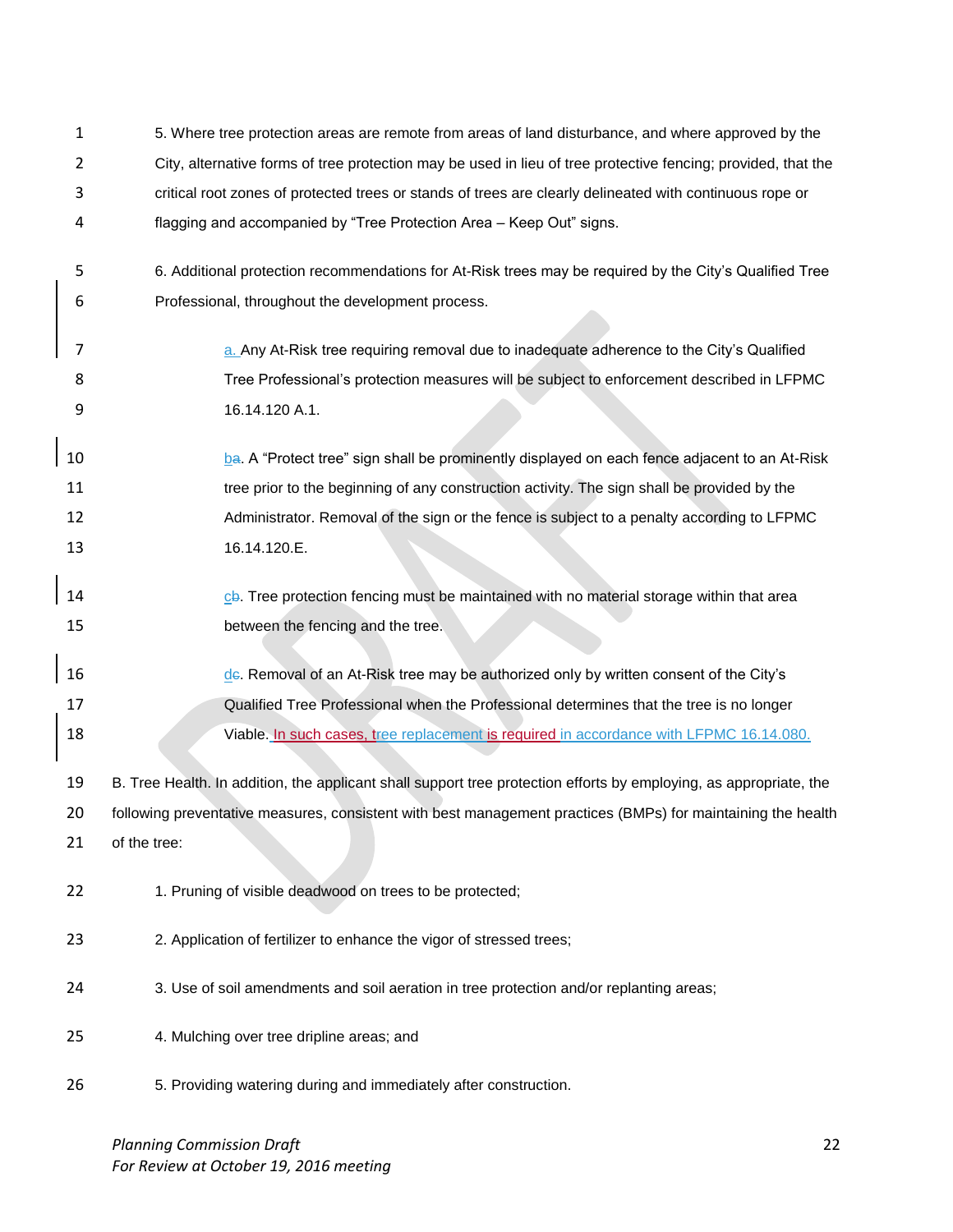C. Alternative Methods. The City may approve the use of alternative tree protection techniques if a protected 2 tree will be protected to an equal or greater degree than through the techniques listed above, as determined by the City's qualified tree professional.

D. Grading and Proximity to Structures, Utilities, and Roadways.

 1. Structures, utilities, and roadways shall be set back at least five feet from the dripline or critical root zone (CRZ), whichever is greater of a protected tree, except where such structure is a raised deck, bay window, or other structure cantilevered or otherwise raised above the ground's surface so as not to disrupt the tree's roots.

 2. Sidewalks, driveways, structures and utilities may be located within the dripline or critical root zone (CRZ) of a protected tree; provided, that construction methods and materials used will result in minimal disruption of the tree's roots, and that tree protection measures are proposed and approved by the City's qualified tree professional.

- 13 3. The administrator may allow activities such as trenching, construction or an alteration of grades inside the five-foot setback from the dripline or critical root zone of a protected tree; provided, that the tree protection plan prepared by the qualified tree professional which demonstrates that the proposed activity will not adversely affect the long-term viability of the tree. Generally, no more than 20 percent of the root system of a tree should be impacted by this activity.
- E. Site Development and Modification Guidelines. Site improvements shall be designed and constructed to:
- 1. Incorporate trees as a site amenity and to reflect a strong emphasis on tree protection.

2. Retain a forested look, value, and function after development or modification. Trees should be

 protected within vegetated islands and stands rather than as individual, isolated trees scattered 22 throughout the site.

- 3. Building footprints, parking areas, roadways, utility corridors and other structures shall be designed and located taking into consideration tree protection opportunities.
- 4. The project grading plans shall accommodate existing trees and avoid alteration to grades around existing significant trees.
- **16.14.100 Tree maintenance.**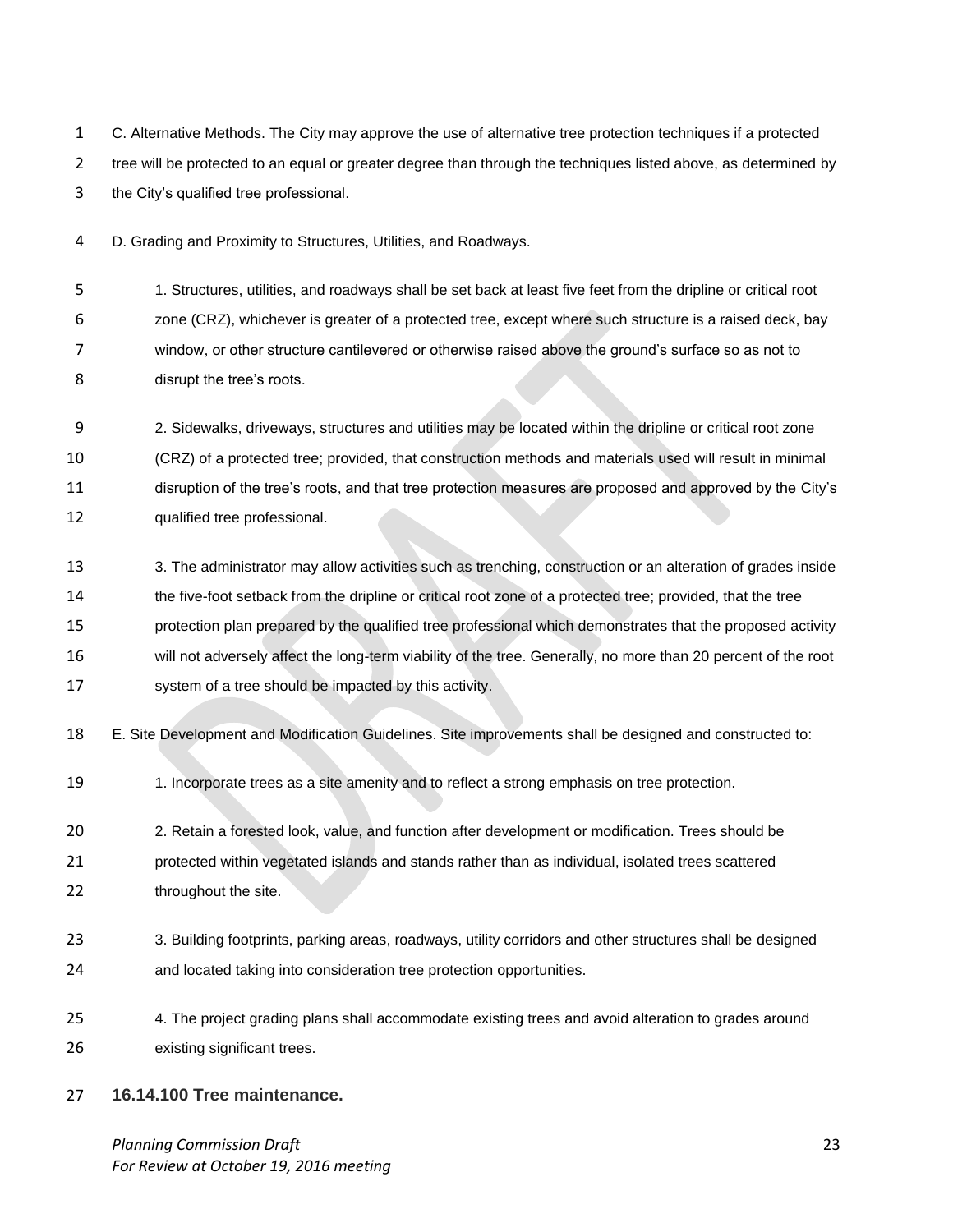- A. All protected trees, required replacement trees, and/or relocated trees so designated on an approved permit
- 2 and replanting plan, shall be maintained in healthy condition by the property owner unless otherwise approved
- by the City in a subsequent permit. If the canopy coverage falls below the approved coverage granted by latest
- permit, the property owner will be required to plant replacement trees to achieve the approved canopy
- requirements.
- B. Pruning.
- 1. Significant and other protected trees, as defined in this chapter, shall not be topped.
- 2. Street trees shall be pruned only under the supervision of the Lake Forest Park public works
- department.
- 3. Pruning and maintenance of protected trees shall be consistent with the ANSI A300 standards and
- **ISA** best management practices for proper pruning.

## **16.14.110 City tree account.**

- A. The City Council shall establish in the budget ordinance a City tree account in the general fund.
- 14 B. The City shall credit to the City tree account:
- 15 1. All money paid to the City under LFPMC [16.14.080](http://www.codepublishing.com/WA/LakeForestPark/html/LakeForestPark16/LakeForestPark1614.html#16.14.080) and [16.14.120\(](http://www.codepublishing.com/WA/LakeForestPark/html/LakeForestPark16/LakeForestPark1614.html#16.14.120)A); and
- 2. Other monies allocated by the City Council.
- C. The City shall use the City tree account funds for the following purposes:
- 1. Acquiring, maintaining, and preserving forested areas within the City;
- 2. Planting and maintaining trees within the City; or
- 3. Other purposes relating to trees as determined by the City Council.

#### **16.14.120 Enforcement.**

- 22 A. Violations. Violations of this chapter may be addressed by the administrator pursuant to the provisions set
- forth below. As an additional or alternative remedy and/or penalty, the administrator may also enforce the
- provisions of this chapter using the procedures set forth in LFPMC Chapter 1.25.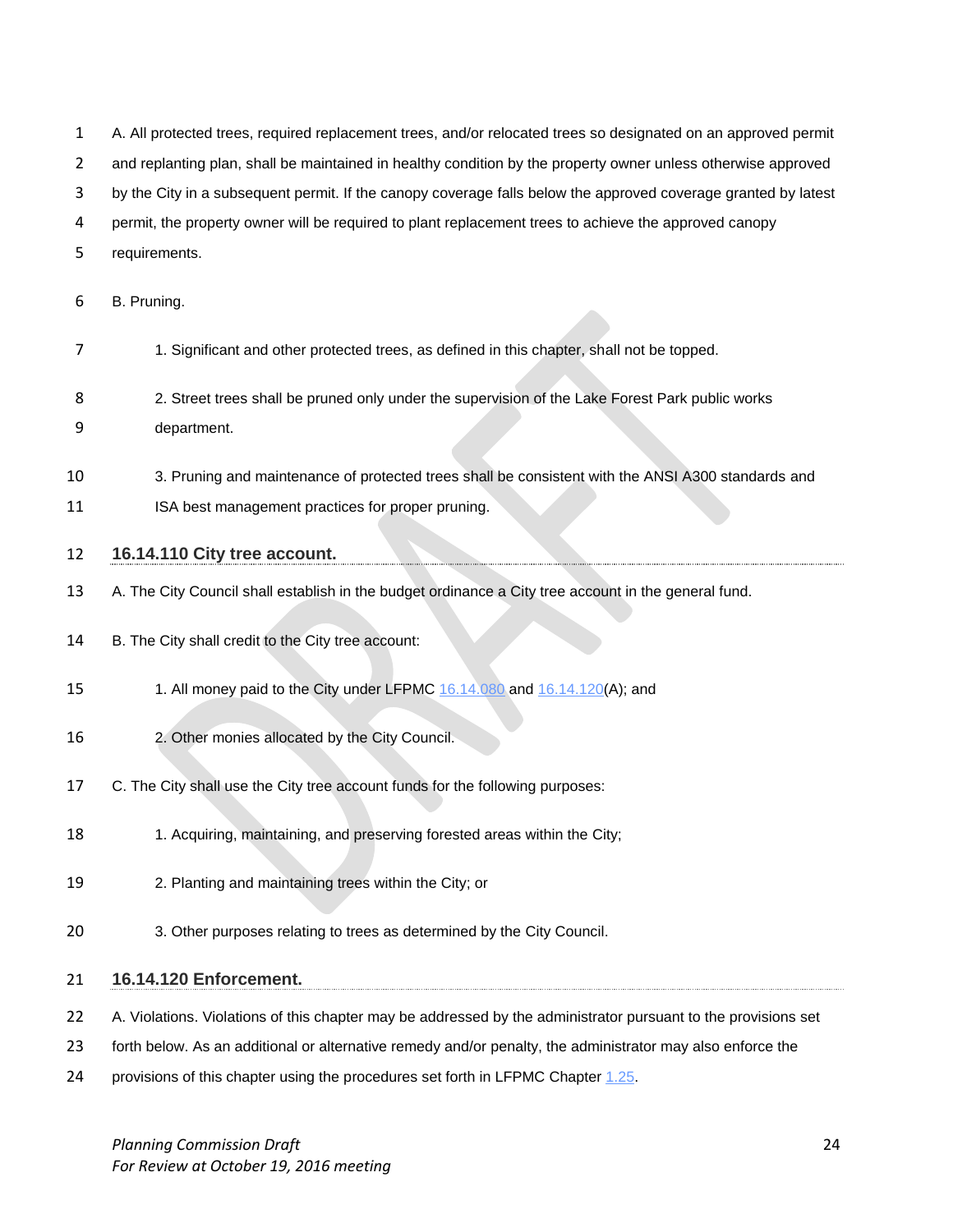- 1. Removal of existing trees in violation of this chapter will require an appraisal of the tree value by the qualified tree professional using the trunk formula method in the current edition of the International Society of Arboriculture's Guide for Plant Appraisal. The cost of the appraisal shall be paid by the
- person(s) who removed existing trees in violation of this chapter.
- 2. Tree replacement to the value of the appraised value of removed trees is required.
- 3. Trees can be planted on the lot where trees were removed or the monetary value of the unplanted 7 trees can be paid into the City tree account.

B. Increased Permit Fees. In addition to or in place of any other remedy or penalty authorized by this code, the

administrator may charge a fee equivalent to triple the fee determined for an after-the-fact permit to any person

- who conducts unpermitted activity requiring a tree removal permit, or who fails to provide sufficient evidence
- 11 that such activity met the requirements of LFPMC [16.14.050,](http://www.codepublishing.com/WA/LakeForestPark/html/LakeForestPark16/LakeForestPark1614.html#16.14.050) Exemptions and Exceptions.
- C. Stop Work Order. If a violation of this chapter or an approved tree permit occurs on property on which work

is taking place pursuant to a City of Lake Forest Park development or building permit, the building official may

- suspend some or all of the work as appropriate through issuance of a stop work order. The building official shall
- remove the stop work order when the City determines that the violation has been corrected or when the City
- has reached an agreement with the violator regarding rectification of the violation.
- D. Any person who removes a tree in violation of the conditions of a tree removal permit or in violation of this chapter may be required to perform remedial measures ordered by the administrator. The following provisions
- shall apply in instances where such remedial measures are required:
- 1. All work shall be performed in accordance with permits obtained pursuant to this chapter.
- 21 2. Remedial measures must conform to the purposes and intent of this chapter and meet all requirements and standards of this chapter.
- 3. Remedial measures must be completed within the time frame specified by the administrator.
- 24 4. The cost of any remedial measures necessary to correct violation(s) of this chapter shall be borne by the property owner and/or applicant.
- E. Penalties. The administrator may, in addition to the replacement tree requirement, impose a penalty of up to \$5,000 per tree for removal of or damage to significant trees in violation of this chapter. This penalty may be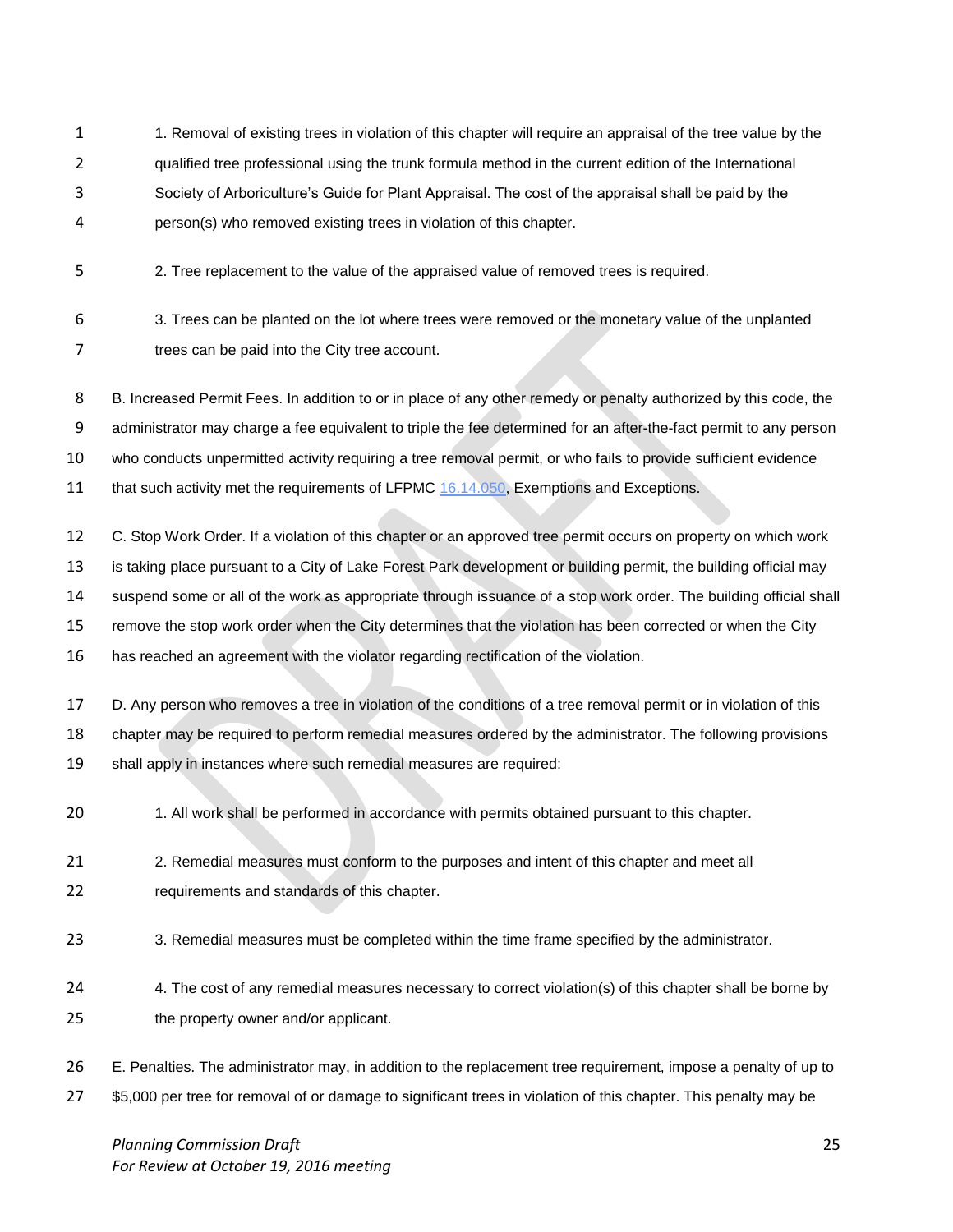1 imposed in addition to or in lieu of any penalty imposed pursuant to the procedures of LFPMC [1.25](http://www.codepublishing.com/WA/LakeForestPark/html/LakeForestPark18/LakeForestPark1871.html#18.71.070). A person may obtain administrative review of a penalty imposed under this subsection in accordance with the provisions of LFPMC [1.25.](http://www.codepublishing.com/WA/LakeForestPark/html/LakeForestPark18/LakeForestPark1871.html#18.71.070)

#### **16.14.130 Requirements for tree services and others doing land clearing and tree**

- **removal.**
- A. In order to assure compliance with the standards and requirements of this chapter, private foresters, arborists, and logging and land clearing contractors or others and heavy equipment operators involved in land clearing operations in the City of Lake Forest Park shall be required to sign and submit a statement of tree canopy preservation and enhancement acknowledgment to the City of Lake Forest Park. This statement shall attest such arborist, forester, or contractor's knowledge of the City of Lake Forest Park's tree protection requirements. This statement shall be required in addition to the city business licensing requirements set forth 12 in LFPMC Chapter [5.02](http://www.codepublishing.com/WA/LakeForestPark/html/LakeForestPark05/LakeForestPark0502.html#5.02) and applicable to persons performing work in the City of Lake Forest Park. The required statement shall be in substantially the following form:
- 1. I, \_\_\_\_\_\_\_\_\_\_\_, a duly licensed professional contractor in the State of Washington, or professional forester, hereby attest that I have read and am knowledgeable of Chapter [16.14,](http://www.codepublishing.com/WA/LakeForestPark/html/LakeForestPark16/LakeForestPark1614.html#16.14) Tree Canopy Preservation and Enhancement, of the City of Lake Forest Park Municipal Code.
- 2. I further attest that, as a professional doing land clearing work in the City of Lake Forest Park, I am accountable for following the City's Tree Canopy Preservation and Enhancement requirements, including obtaining a tree removal permit, exemption, or exception prior to performing tree removal or clearing work, as defined by Chapter [16.14](http://www.codepublishing.com/WA/LakeForestPark/html/LakeForestPark16/LakeForestPark1614.html#16.14) of the Lake Forest Park Municipal Code, as well as following all conditions and requirements of said permit, exemption, or exception. I agree to adhere to 22 the tree maintenance standards of this chapter, the International Society of Arboriculture, and ANSI 300, including a prohibition on topping trees.
- 24 3. I attest that if I fail to follow tree protection requirements, I will be held jointly responsible with the landowner for any restitution required as a result of environmental damage determined by the City Qualified Tree Professional to be the result of improper tree removal or land clearing activities at the 27 site. This may result in claims against my bond pursuant to Section [18.27.040](http://www.codepublishing.com/cgi-bin/rcw.pl?cite=18.27.040) of the Revised Code of Washington and other monetary penalties as allowed by this Chapter or State law.
- B. Private professionals involved in land clearing operations who do not provide the above statement shall be prohibited from performing tree removal and land clearing services in the City of Lake Forest Park. Said

*Planning Commission Draft* 26 *For Review at October 19, 2016 meeting*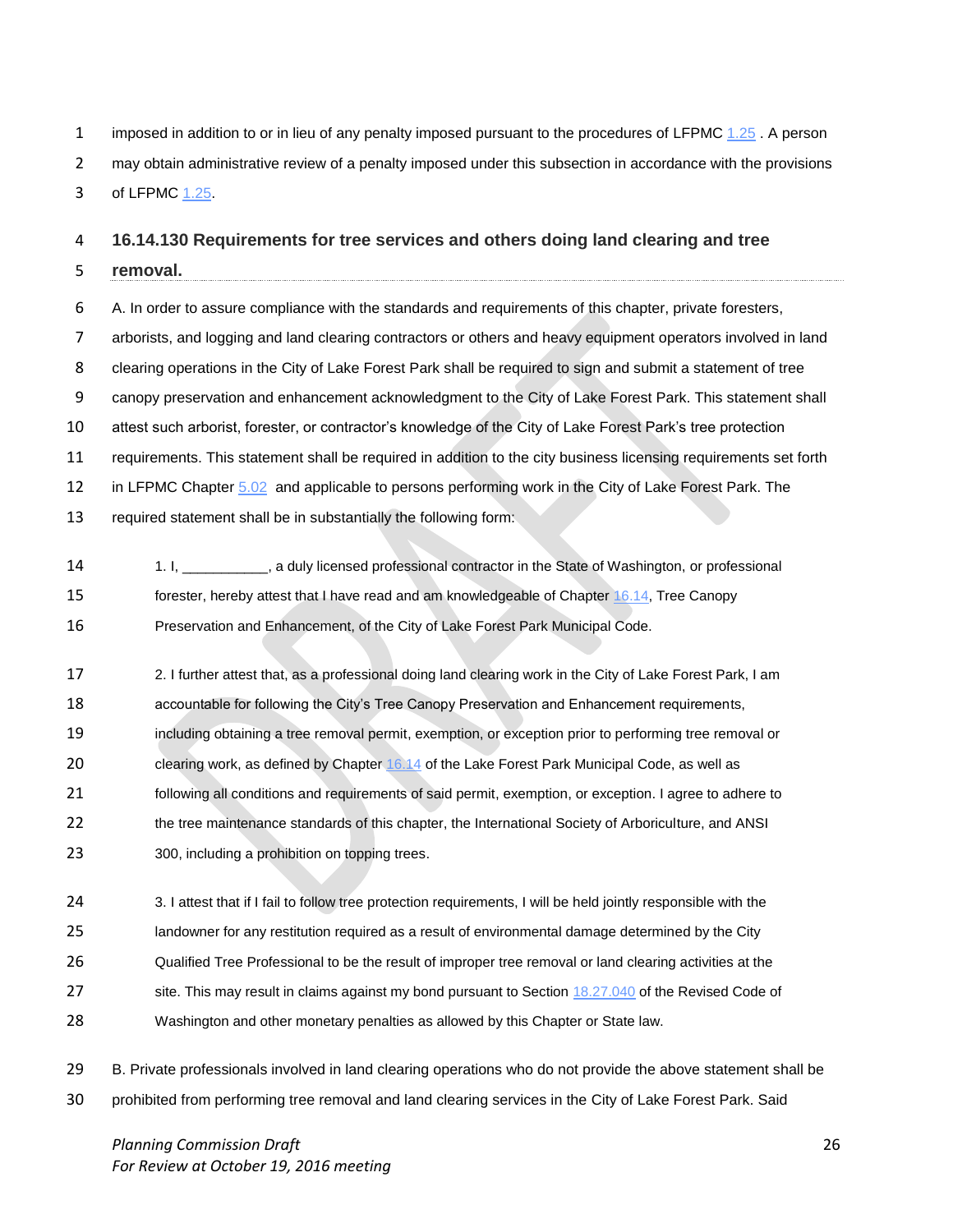professionals who do not provide this statement and perform land clearing services in the City of Lake Forest

Park shall be considered in violation of this chapter and may be prosecuted under this chapter, the City's civil

penalties ordinance, or as otherwise provided by law. All professional arborists, foresters, loggers, or other land

- clearing contractors or heavy equipment operators involved in land clearing operations shall be jointly
- responsible with the landowner for any land clearing violation and restitution required at a site as a result of
- improper land clearing activity.

## **16.14.140 Liability.**

 A. Liability for any adverse impacts, damages or injury resulting from work performed in accordance with any 9 permit issued by the City under LFPMC [16.14.040\(](http://www.codepublishing.com/WA/LakeForestPark/html/LakeForestPark16/LakeForestPark1614.html#16.14.040)B) shall be the sole responsibility of the permit applicant and/or owner of the property or site for which the permit was issued, and shall not be the responsibility of the City of Lake Forest Park. Issuance by the City of any permit under this chapter shall not be construed as an assumption of any risk or liability by the City of Lake Forest Park, nor as a warranty or guarantee that the work authorized by the permit will have no adverse impact or will cause no damages or injury to any person or property.

B. Issuance by the City of a permit under LFPMC [16.14.040\(](http://www.codepublishing.com/WA/LakeForestPark/html/LakeForestPark16/LakeForestPark1614.html#16.14.040)B) and/or compliance by the applicant and/or

property owner with any permit conditions therein shall not relieve an applicant and/or property owner from any

responsibility otherwise imposed by law for any adverse impacts, injury or damage to persons or property

resulting from the work authorized by any permit issued under this chapter.

C. Nothing contained in this chapter shall be deemed to relieve any property owner within the City limits from

20 the duties imposed under LFPMC Chapter [8.12](http://www.codepublishing.com/WA/LakeForestPark/html/LakeForestPark08/LakeForestPark0812.html#8.12) to keep any tree or vegetation upon his or her property or

under his or her control in such condition as to prevent it from constituting a hazard or a nuisance.

22 D. The amount of any security required as part of any land development permit with which tree removal is associated shall not serve as a gauge or limit to the compensation that may be owed by a property owner as a result of injury or damages to persons or property resulting from any tree removal authorized under this chapter.

# **16.14.150 Qualified tree professional.**

27 A. The City shall contract with one or more professionals that qualify as a qualified tree professional under the

definition of this chapter. Said professional or professionals shall be responsible for providing the information

and services required of the City's Qualified Tree Professional described herein.